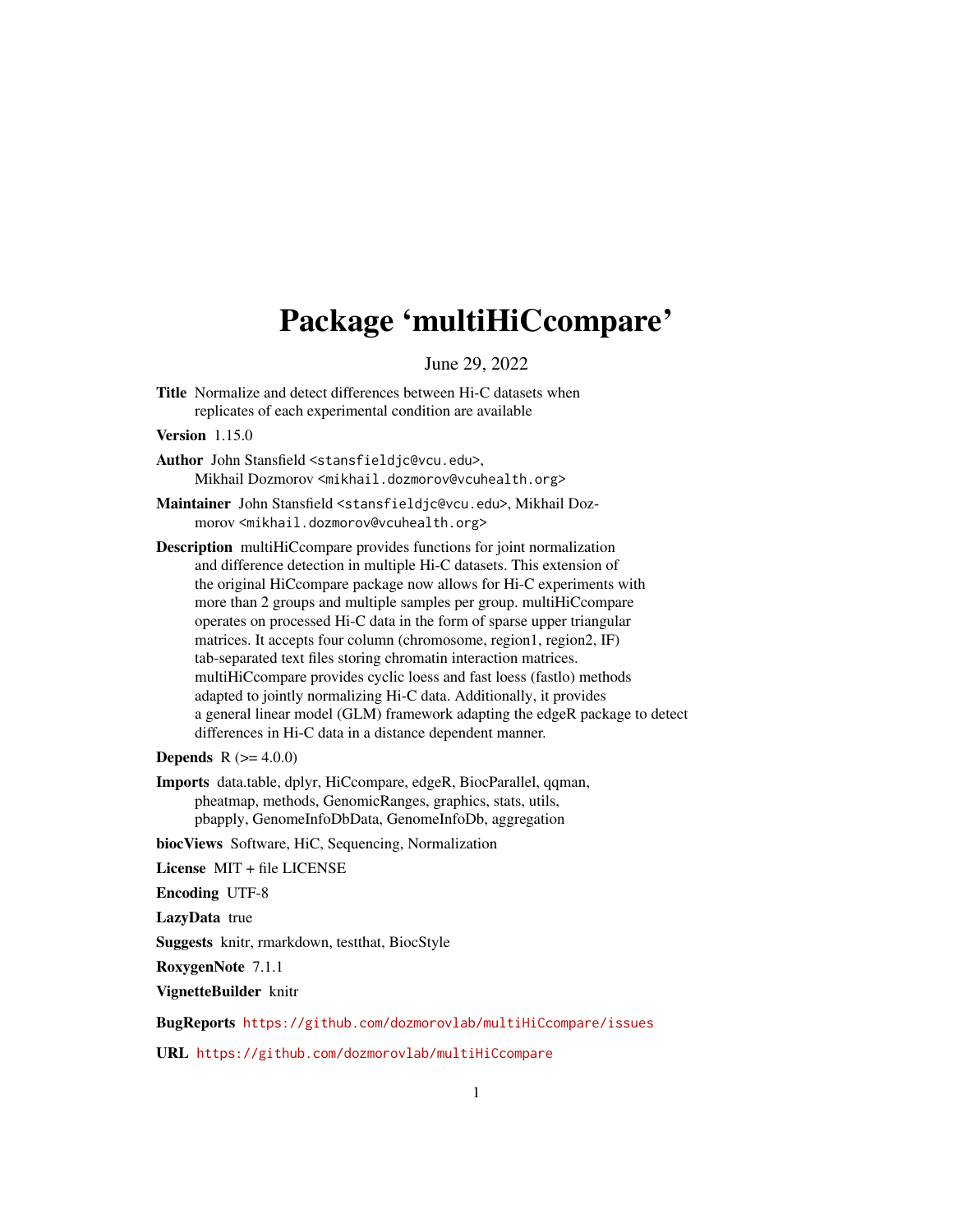git\_url https://git.bioconductor.org/packages/multiHiCcompare git\_branch master git\_last\_commit c0a72f4 git\_last\_commit\_date 2022-04-26

Date/Publication 2022-06-29

## R topics documented:

 $\overline{2}$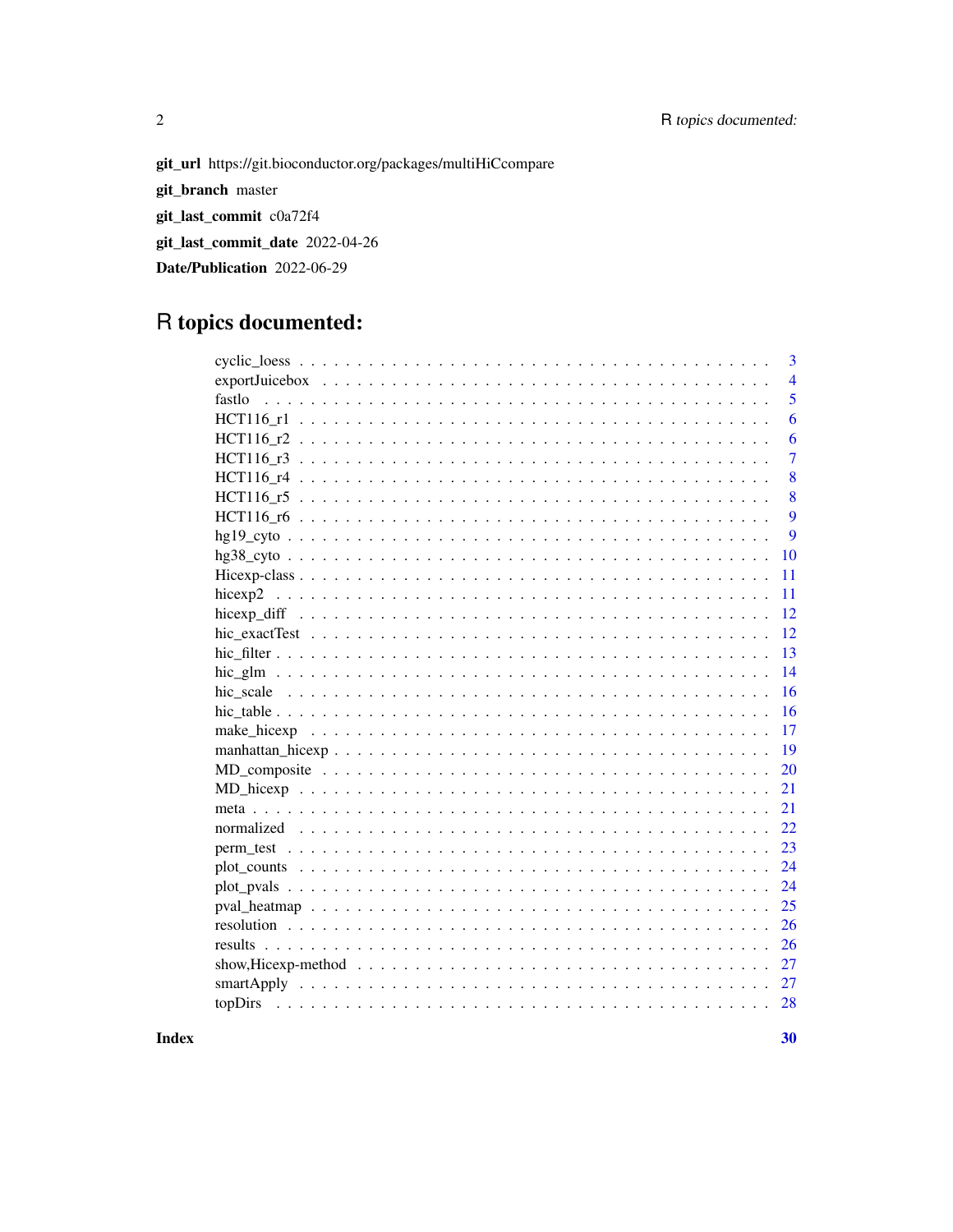<span id="page-2-0"></span>

Cyclic Loess normalization for Hi-C data

#### Usage

```
cyclic_loess(
  hicexp,
  iterations = 3,
  span = NA,
  parallel = FALSE,
  verbose = FALSE
\mathcal{E}
```
#### Arguments

| hicexp     | A hicexp object                                                                                                                               |
|------------|-----------------------------------------------------------------------------------------------------------------------------------------------|
| iterations | The number of iterations (cycles) of loess normalization to perform. Defaults to<br>3.                                                        |
| span       | The span for loess normalization. Defaults to NA indicating that span will be<br>automatically calculated using generalized cross validation. |
| parallel   | Logical. Should parallel processing be used?                                                                                                  |
| verbose    | Logical. Should messages about loess normalization be printed to the screen.                                                                  |

## Details

This function performs cyclic loess normalization on a Hi-C experiment. multiHiCcompare's cyclic loess procedure is a modified version of Ballman's (2004) cyclic loess and the joint loess normalization used in the original HiCcompare. For each unique pair of samples in the hicexp object an MD plot is generated. A loess curve is fit to the MD plot and then the fitted values are used to adjust the data. This is performed on all unique pairs and then repeated until convergence.

#### Value

A hicexp object that has been normalized.

```
#' data("hicexp2")
hicexp2 <- cyclic_loess(hicexp2, span = 0.7)
```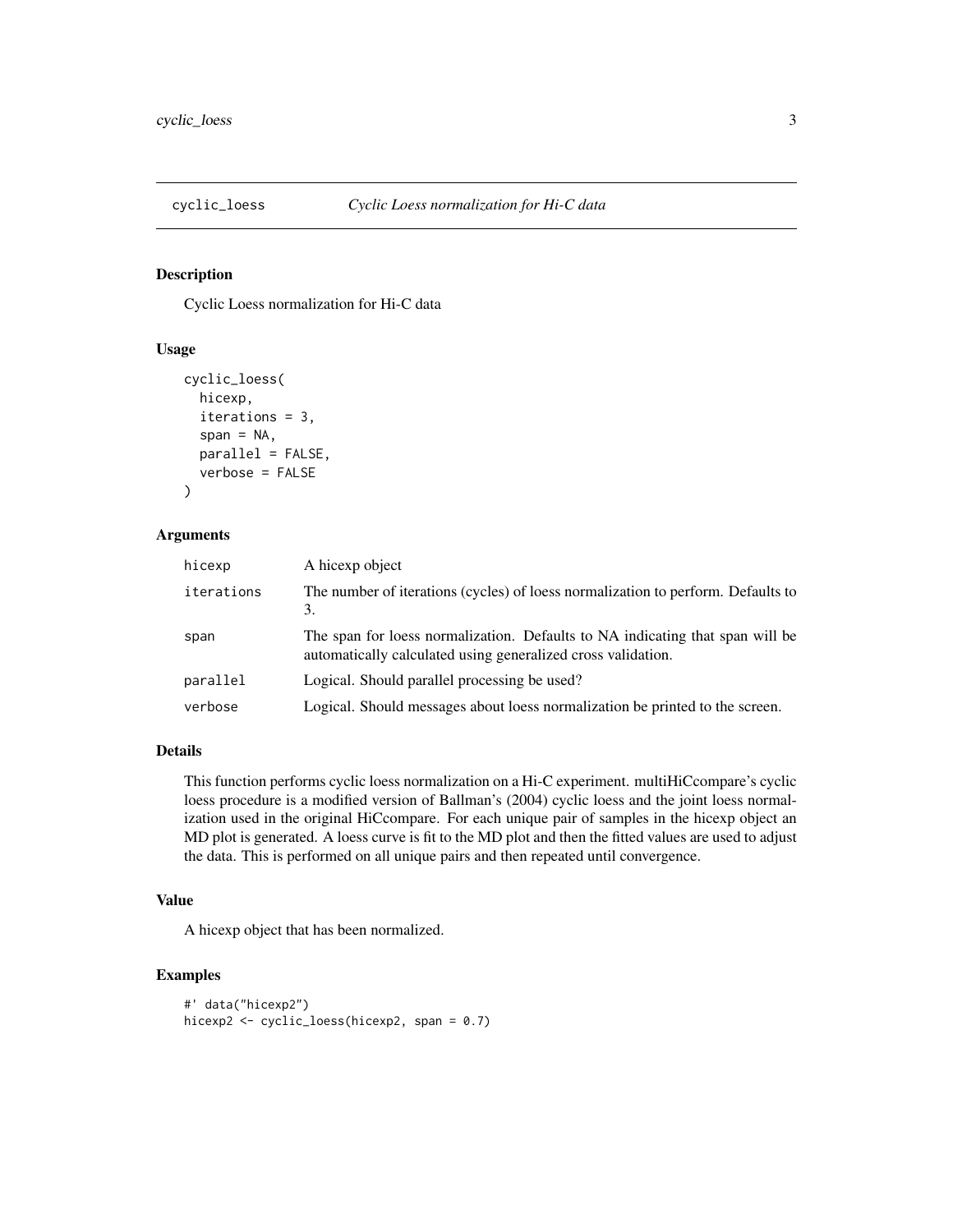<span id="page-3-0"></span>

Export multiHiCcompare results for visualization in Juicebox

#### Usage

```
exportJuicebox(
  hicexp,
  logfc_cutoff = 1,
  logcpm_cutoff = 1,
  p.add_cutoff = 0.01,
  D_{\text{cutoff}} = 1,
  file_name = "juiceboxAnnotations.txt",
  color = "0, 0, 255")
```
#### Arguments

| hicexp        | A hicexp object which has been compared.                                                                                                                                                     |
|---------------|----------------------------------------------------------------------------------------------------------------------------------------------------------------------------------------------|
| logfc_cutoff  | The logFC value you wish to filter by. Defaults to 1.                                                                                                                                        |
| logcpm_cutoff | The logCPM cutoff you wish to filter by. Defaults to 1.                                                                                                                                      |
| p.adj_cutoff  | The adjusted p-value cutoff you wish to filter by. Defaults to 0.01.                                                                                                                         |
| D_cutoff      | The distance cutoff you wish to filter by. Interactions with a $D < D$ cutoff will<br>be filtered. Defaults to 1.                                                                            |
| file_name     | The file name of the text file to be saved.                                                                                                                                                  |
| color         | A decimal RGB color code. Should be a character value in form of "0,0,255".<br>Defaults to color code for blue. This will determine the color of the annotations<br>on the Juicebox heatmap. |

## Details

This function is meant to filter the results of multiHiCcompare and export the significant differentially interacting regions into a text file which can be imported into Juicebox as a 2D annotations file. This will allow you to visualize where your DIRs occur on the heatmap of the interactions. Please see the included vignette on using Juicebox to visualize multiHiCcompare results. This can be accessed with browseVignettes("multiHiCcompare").

#### Value

A text file containing annotations for input into Juicebox.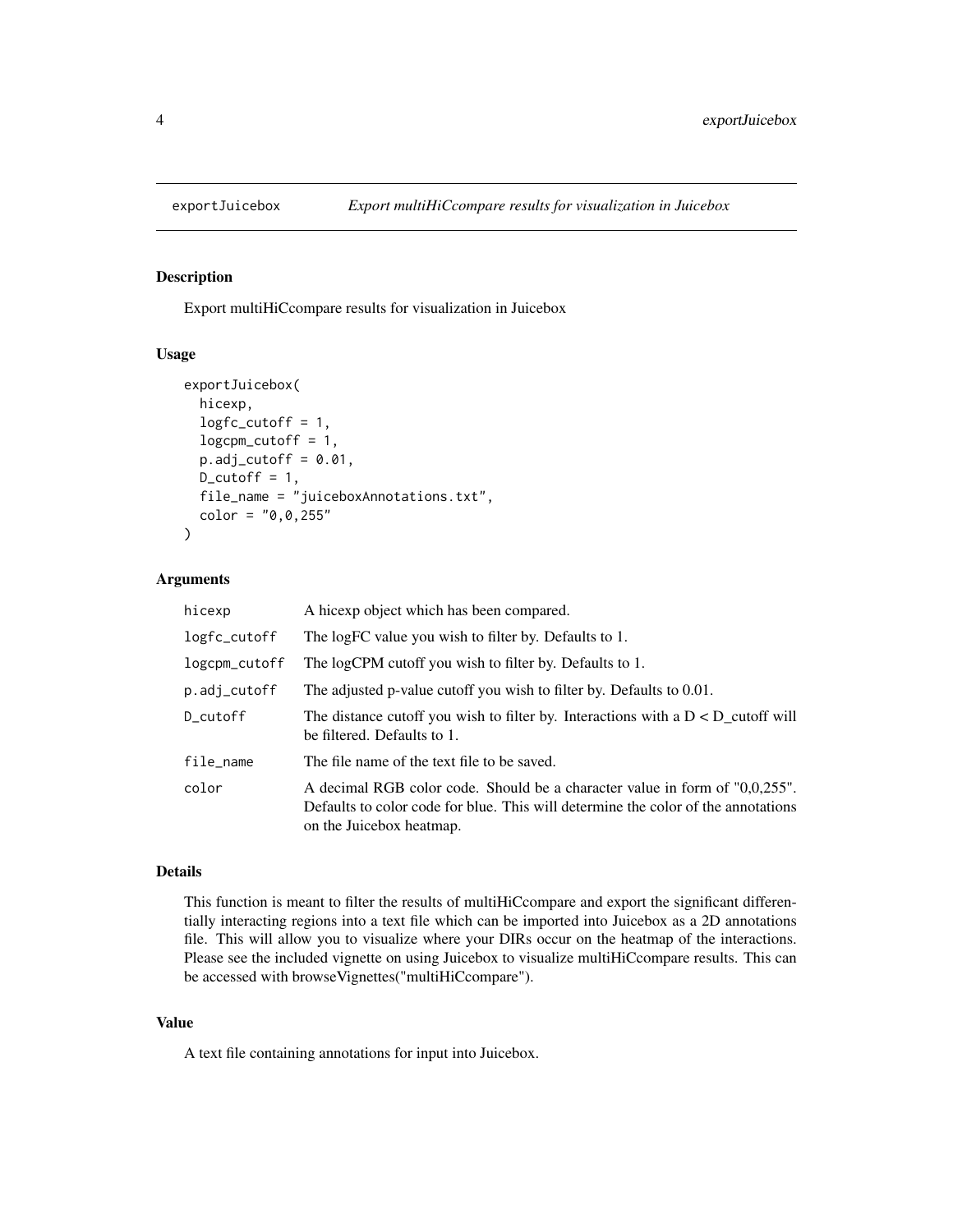#### <span id="page-4-0"></span>fastlo 5

## Examples

```
data('hicexp_diff')
exportJuicebox(hicexp_diff, file_name = "juiceboxAnnotations.txt")
```
fastlo *Perform fast loess normalization on a Hi-C experiment*

## Description

Perform fast loess normalization on a Hi-C experiment

## Usage

```
fastlo(
 hicexp,
  iterations = 3,
  span = 0.7,
 parallel = FALSE,
 verbose = FALSE,
 max.pool = 0.7
```
)

#### Arguments

| hicexp     | A hicexp object                                                                                                                                                                                                                                                                                                                                                                                                                                                                                                                                            |
|------------|------------------------------------------------------------------------------------------------------------------------------------------------------------------------------------------------------------------------------------------------------------------------------------------------------------------------------------------------------------------------------------------------------------------------------------------------------------------------------------------------------------------------------------------------------------|
| iterations | The number of iterations (cycles) for fastlo to proceed through.                                                                                                                                                                                                                                                                                                                                                                                                                                                                                           |
| span       | The span of loess fitting. Defaults to 0.7. To automatically calculate a span using<br>the GCV set span $= NA$ . However note that setting span $= NA$ will significantly<br>slow down the normalization process.                                                                                                                                                                                                                                                                                                                                          |
| parallel   | Logical. Should parallel processing be used?                                                                                                                                                                                                                                                                                                                                                                                                                                                                                                               |
| verbose    | Logical, should messages about the normalization be printed?                                                                                                                                                                                                                                                                                                                                                                                                                                                                                               |
| max.pool   | The proportion of unit distances after which all further distances will be pooled.<br>Distances before this value will be progressively pooled and any distances after<br>this value will be combined into a single pool. Defaults to 0.7. Warning: do<br>not adjust this value from the default unless you are getting errors related to the<br>If proc function or due to sparsity in fastlo normalization. If these errors occur it<br>is due to either sparsity or low variance and max.pool will need to be lowered;<br>typically to $0.5$ or $0.6$ . |

#### Details

This function performs the fast loess (fastlo) normalization procedure on a hicexp object. the fast linear loess ("fastlo") method of Ballman (2004) that is adapted to Hi-C data on a per-distance basis. To perform "fastlo" on Hi-C data we first split the data into p pooled matrices. The "progressive pooling" is used to split up the Hi-C matrix by unit distance. Fastlo is then performed on the MA plots for each distance pool. See Stansfield et al (2018) for full description.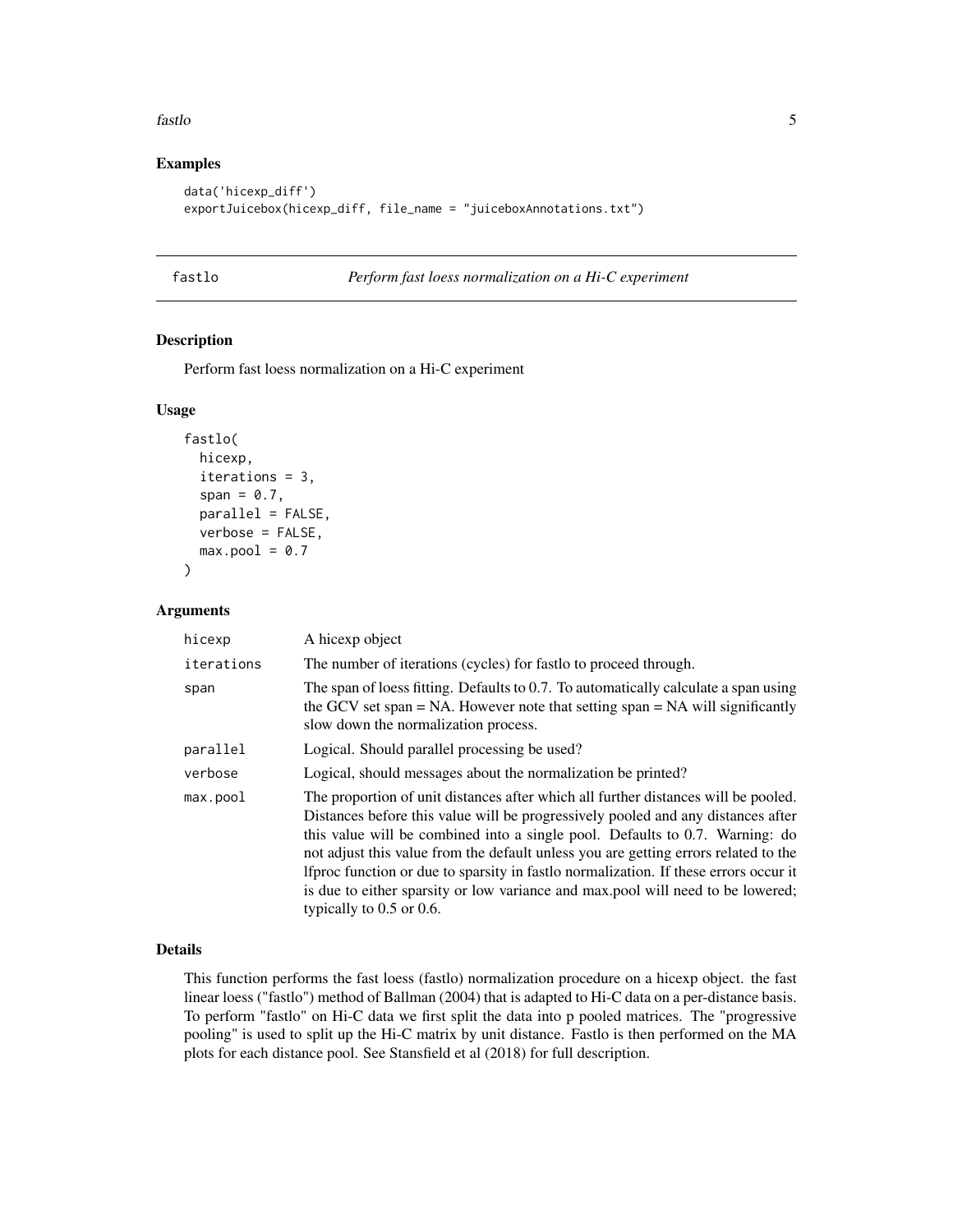#### <span id="page-5-0"></span>Value

A hicexp object that is normalized.

#### Examples

```
data("hicexp2")
hicexp2 <- fastlo(hicexp2)
```
HCT116\_r1 *A 4 column sparse matrix for a Hi-C matrix.*

## Description

A matrix object with 4 columns and 56603 rows. Sample 1 of 7 included as example Hi-C data. This is replicate 1 of HCT-116 cell line at 100KB resolution from chHCT116\_r22.

#### Usage

HCT116\_r1

#### Format

An object of class data. frame with 56603 rows and 4 columns.

#### Value

A matrix

## Source

Data from Rao 2017. See their website at <http://www.aidenlab.org/> Or the the GEO link to download the data <https://www.ncbi.nlm.nih.gov/geo/query/acc.cgi?acc=GSE104888>

HCT116\_r2 *A 4 column sparse matrix for a Hi-C matrix.*

#### Description

A matrix object with 4 columns and 57010 rows. Sample 2 of 7 included as example Hi-C data. This is replicate 2 of HCT-116 cell line at 100KB resolution from chHCT116\_r22.

#### Usage

HCT116\_r2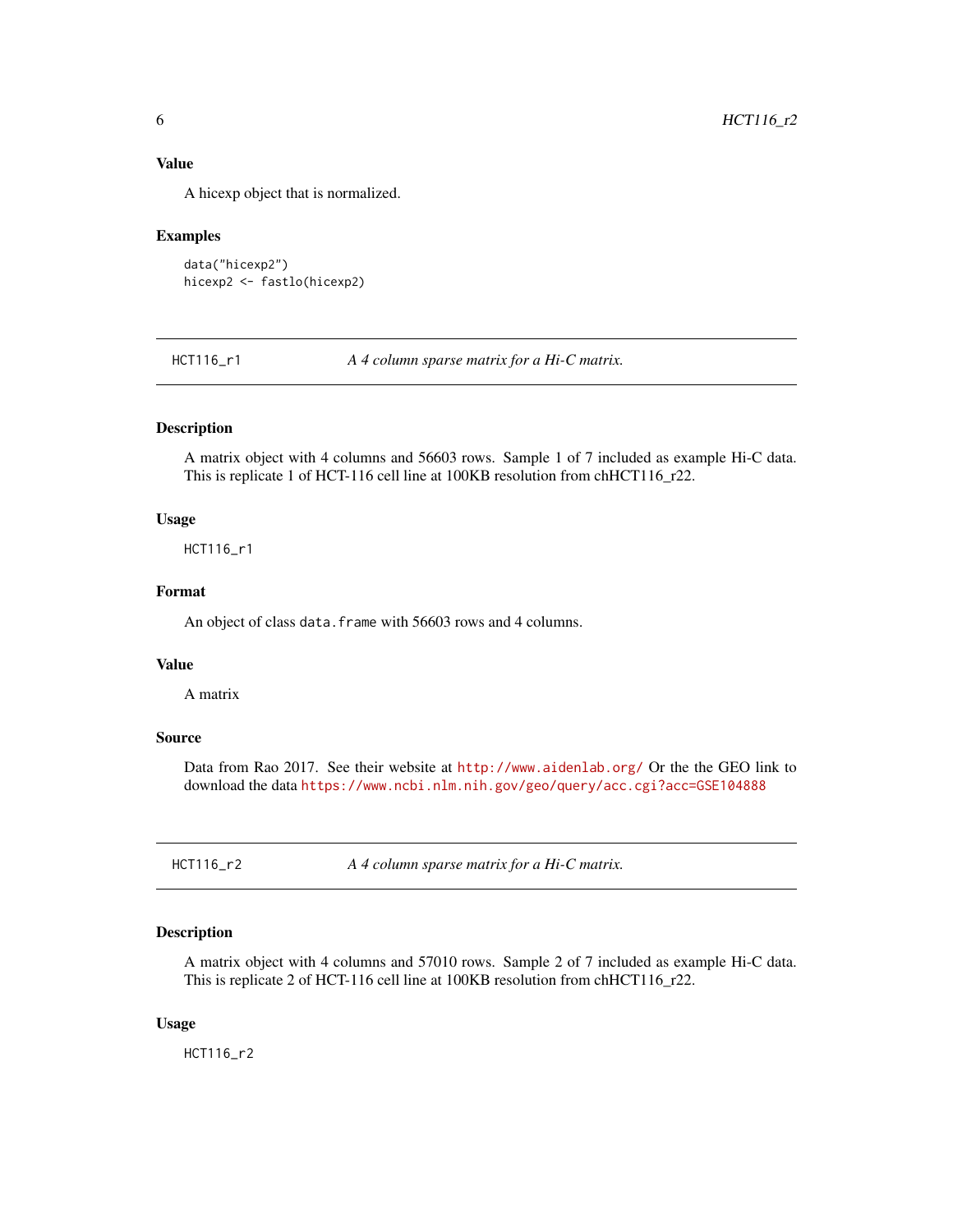## <span id="page-6-0"></span> $HCT116_r3$  7

## Format

An object of class data. frame with 57010 rows and 4 columns.

#### Value

A matrix

#### Source

Data from Rao 2017. See their website at <http://www.aidenlab.org/> Or the the GEO link to download the data <https://www.ncbi.nlm.nih.gov/geo/query/acc.cgi?acc=GSE104888>

HCT116\_r3 *A 4 column sparse matrix for a Hi-C matrix.*

#### Description

A matrix object with 4 columns and 56744-C data. Sample 3 of 7 included as example Hi-C data. This is replicate 3 of HCT-116 cell line at 100KB resolution from chHCT116\_r22.

#### Usage

HCT116\_r3

#### Format

An object of class data. frame with 56744 rows and 4 columns.

#### Value

A matrix

#### Source

Data from Rao 2017. See their website at <http://www.aidenlab.org/> Or the the GEO link to download the data <https://www.ncbi.nlm.nih.gov/geo/query/acc.cgi?acc=GSE104888>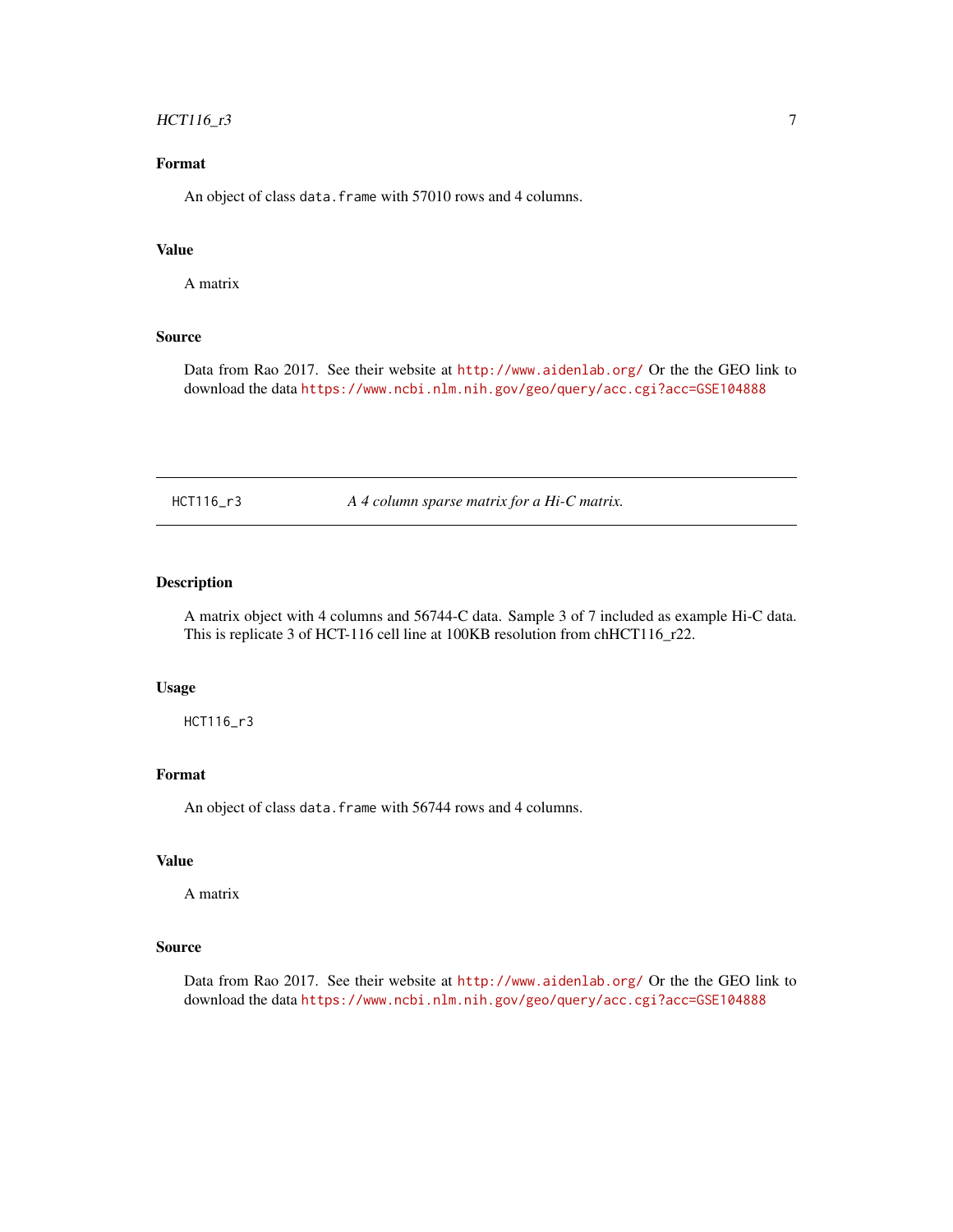A matrix object with 4 columns and 54307 rows. Sample 4 of 7 included as example Hi-C data. This is replicate 4 of HCT-116 cell line at 100KB resolution from chHCT116\_r22.

#### Usage

HCT116\_r4

#### Format

An object of class data. frame with 54307 rows and 4 columns.

#### Value

A matrix

#### Source

Data from Rao 2017. See their website at <http://www.aidenlab.org/> Or the the GEO link to download the data <https://www.ncbi.nlm.nih.gov/geo/query/acc.cgi?acc=GSE104888>

HCT116\_r5 *A 4 column sparse matrix for a Hi-C matrix.*

#### Description

A matrix object with 4 columns and 55092 rows. Sample 5 of 7 included as example Hi-C data. This is replicate 5 of HCT-116 cell line at 100KB resolution from chHCT116\_r22.

#### Usage

HCT116\_r5

## Format

An object of class data. frame with 55092 rows and 4 columns.

#### Value

A matrix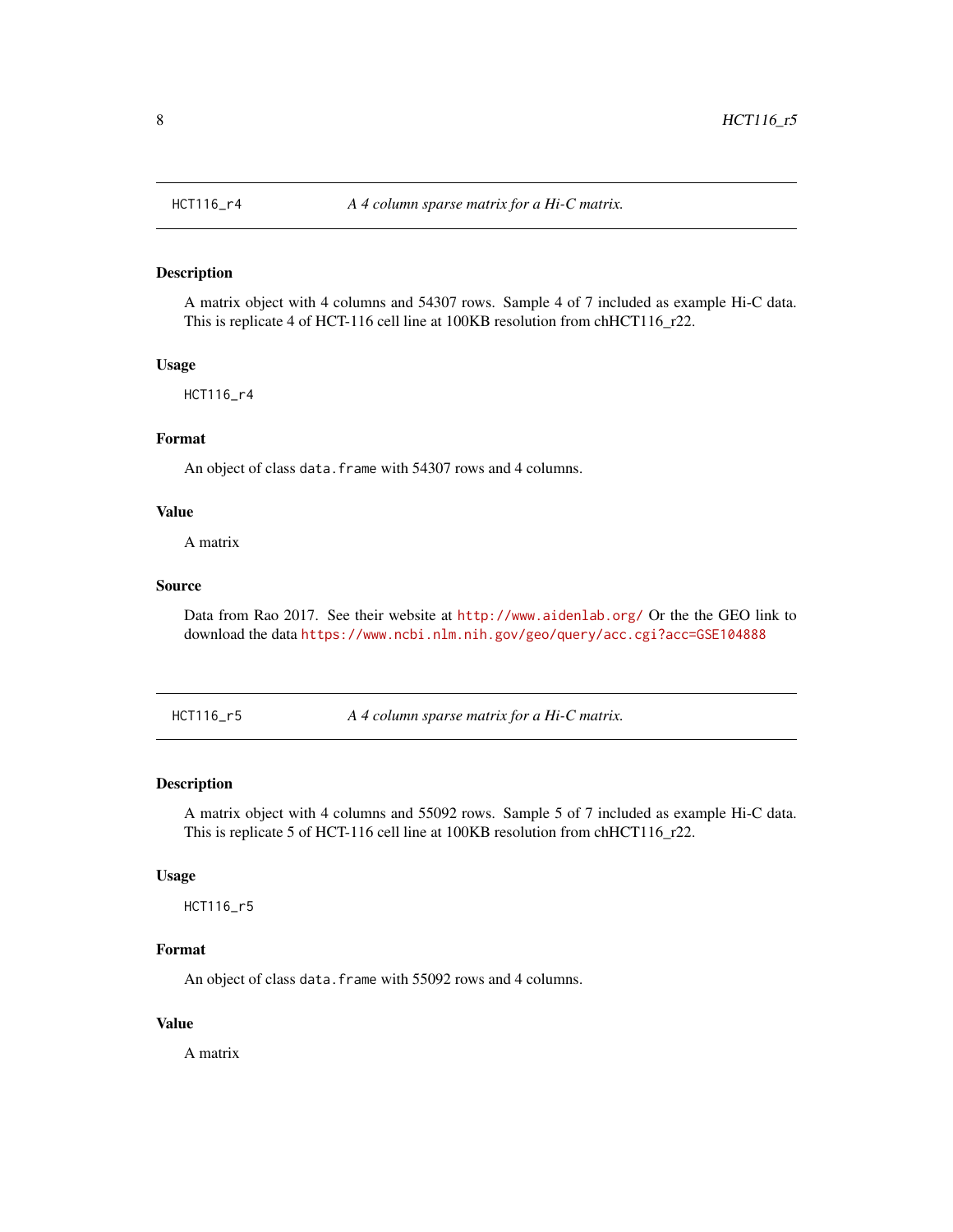#### <span id="page-8-0"></span>Source

Data from Rao 2017. See their website at <http://www.aidenlab.org/> Or the the GEO link to download the data <https://www.ncbi.nlm.nih.gov/geo/query/acc.cgi?acc=GSE104888>

HCT116\_r6 *A 4 column sparse matrix for a Hi-C matrix.*

#### Description

A matrix object with 4 columns and 55581 rows. Sample 6 of 7 included as example Hi-C data. This is replicate 6 of HCT-116 cell line at 100KB resolution from chHCT116\_r22.

#### Usage

HCT116\_r6

### Format

An object of class data. frame with 55581 rows and 4 columns.

#### Value

A matrix

#### Source

Data from Rao 2017. See their website at <http://www.aidenlab.org/> Or the the GEO link to download the data <https://www.ncbi.nlm.nih.gov/geo/query/acc.cgi?acc=GSE104888>

hg19\_cyto *A GenomicRanges object containing centromeric, gvar, and stalk regions.*

#### Description

A GRanges object with 2 metadata columns and 70 rows. These ranges indicate the locations of centromeres, stalks, and gvar regions from hg19. Use this for filtering out these regions from your data.

#### Usage

hg19\_cyto

#### Format

An object of class GRanges of length 70.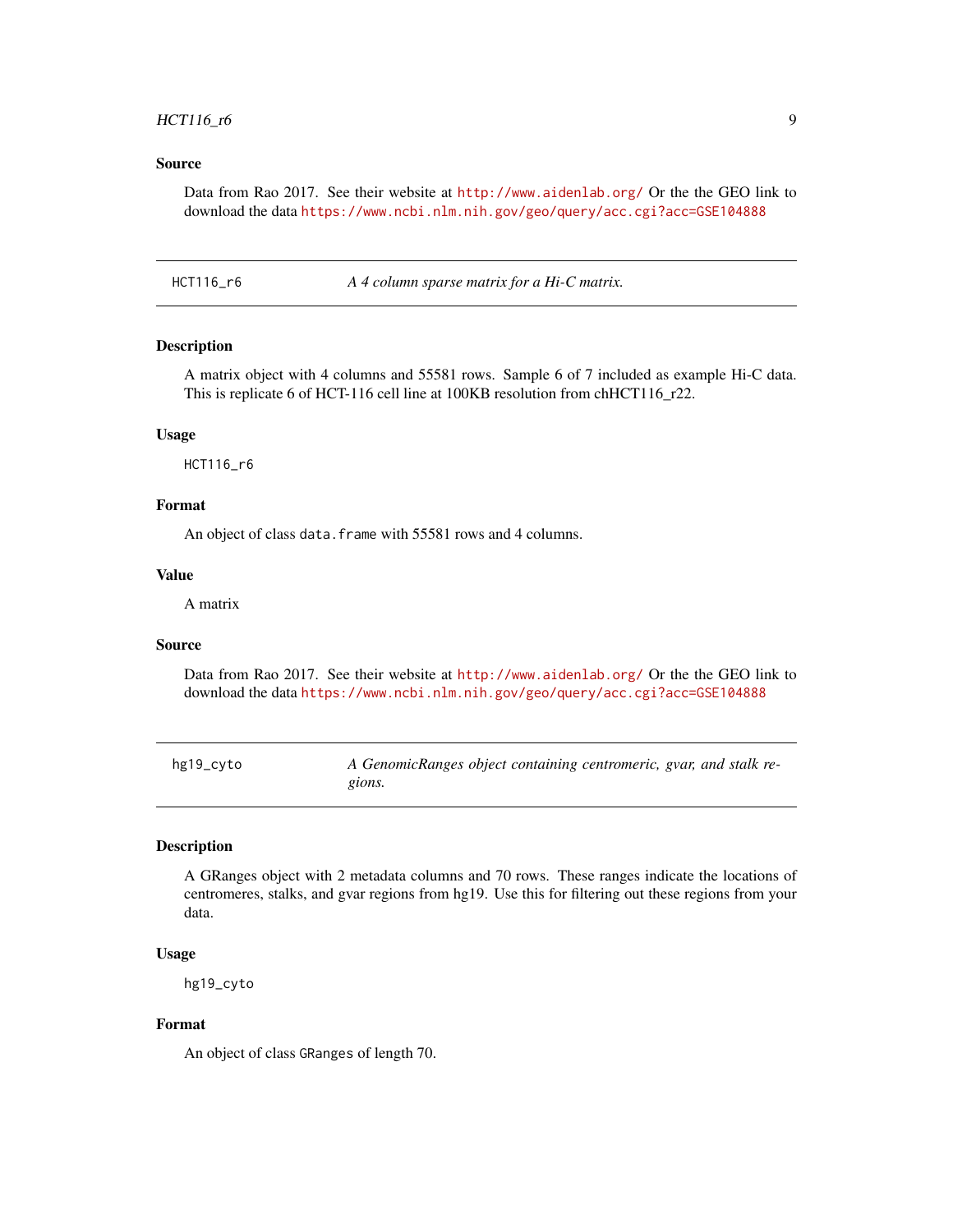## <span id="page-9-0"></span>Value

A GRanges object

## Source

Data from UCSC [http://hgdownload.cse.ucsc.edu/goldenPath/hg19/database/cytoBand.](http://hgdownload.cse.ucsc.edu/goldenPath/hg19/database/cytoBand.txt.gz) [txt.gz](http://hgdownload.cse.ucsc.edu/goldenPath/hg19/database/cytoBand.txt.gz)

hg38\_cyto *A GenomicRanges object containing centromeric, gvar, and stalk regions.*

## Description

A GRanges object with 2 metadata columns and 70 rows. These ranges indicate the locations of centromeres, stalks, and gvar regions from hg38. Use this for filtering out these regions from your data.

#### Usage

hg38\_cyto

## Format

An object of class GRanges of length 70.

#### Value

A GRanges object

#### Source

Data from UCSC [http://hgdownload.cse.ucsc.edu/goldenPath/hg38/database/cytoBand.](http://hgdownload.cse.ucsc.edu/goldenPath/hg38/database/cytoBand.txt.gz) [txt.gz](http://hgdownload.cse.ucsc.edu/goldenPath/hg38/database/cytoBand.txt.gz)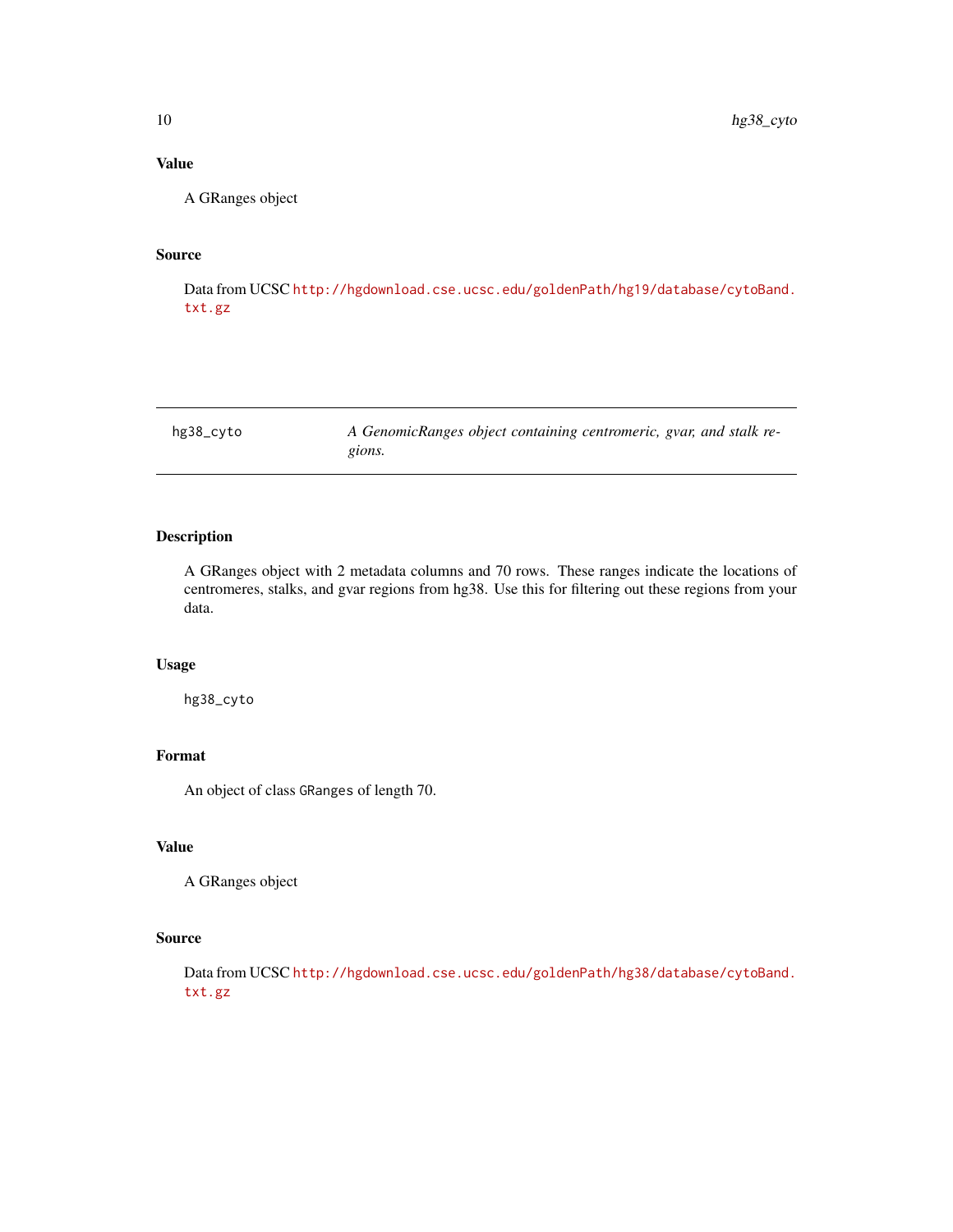<span id="page-10-0"></span>

An S4 class for working with Hi-C data

## Value

Hicexp class

## Slots

hic\_table A data.table containing the sparse upper triangular matrix for your Hi-C data. comparison The results of a multiHiCcompare comparison. metadata Data.frame for covariate information. resolution The resolution of the dataset. normalized Indicator for if data has been normalized.

## Examples

data('hicexp2') hicexp2

hicexp2 *hicexp object with 4 samples from two groups.*

#### Description

A hicexp object with a hic\_table slot containing 666 rows from chromosome 22 at 1MB resolution.

#### Usage

hicexp2

## Format

An object of class Hicexp of length 1.

#### Value

A hicexp object

#### Source

Data from Rao 2017. See their website at <http://www.aidenlab.org/> Or the the GEO link to download the data <https://www.ncbi.nlm.nih.gov/geo/query/acc.cgi?acc=GSE104888>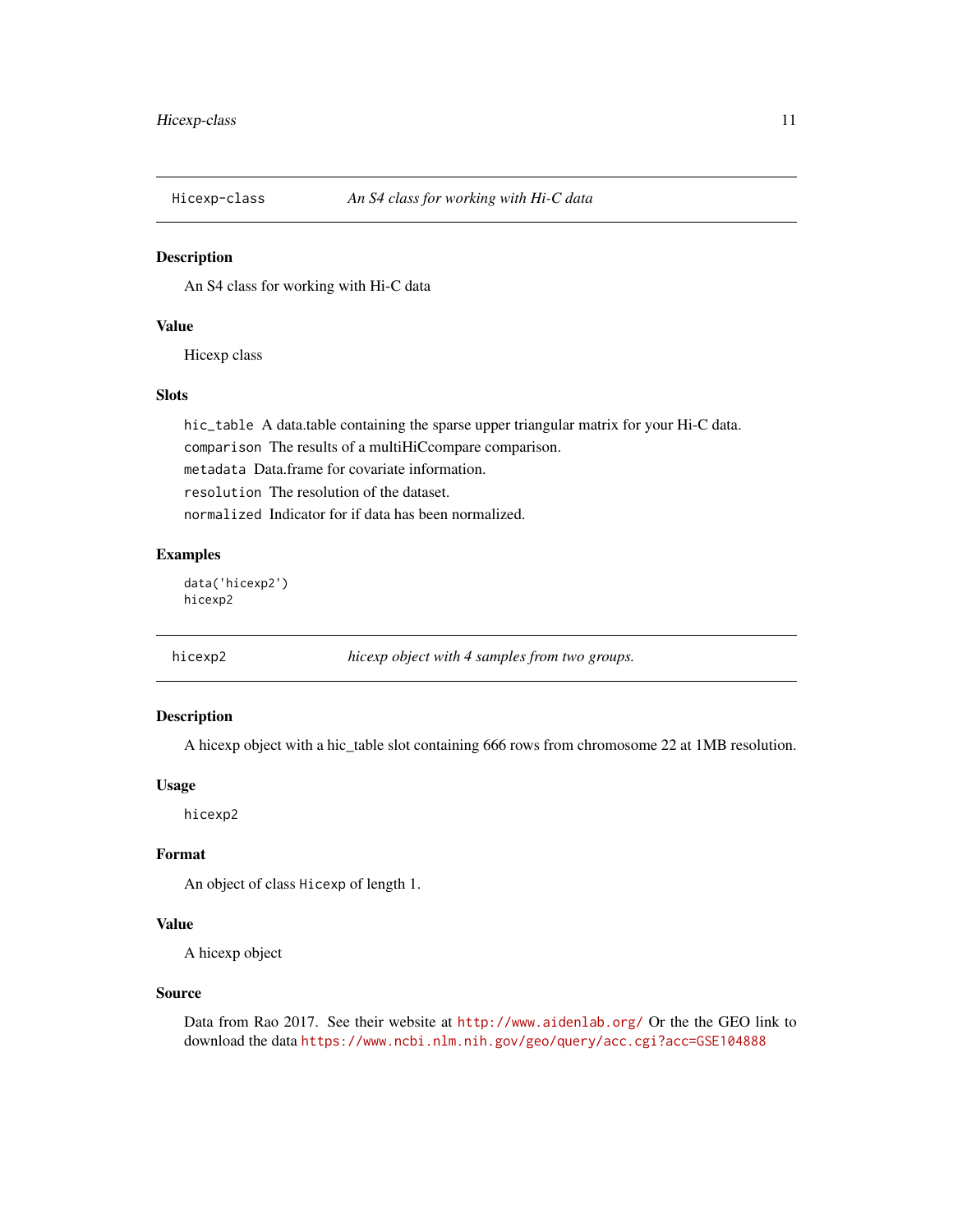<span id="page-11-0"></span>

A hicexp object with a hic\_table slot containing 666 rows and a metadata slot containing 3 covariates. Same data as from "hicexp2" object but has been normalized and tested for differences with the hic\_exactTest.

#### Usage

hicexp\_diff

#### Format

An object of class Hicexp of length 1.

#### Value

A hicexp object

#### Source

Data from Rao 2017. See their website at <http://www.aidenlab.org/> Or the the GEO link to download the data <https://www.ncbi.nlm.nih.gov/geo/query/acc.cgi?acc=GSE104888>

hic\_exactTest *Perform exact test based difference detection on a Hi-C experiment*

#### Description

Perform exact test based difference detection on a Hi-C experiment

#### Usage

```
hic_exactTest(hicexp, parallel = FALSE, p.method = "fdr", max.pool = 0.7)
```
#### Arguments

| hicexp   | A hicexp object.                                                                                                  |
|----------|-------------------------------------------------------------------------------------------------------------------|
| parallel | Logical, should parallel processing be used?                                                                      |
| p.method | Charact string to be input into p.adjust() as the method for multiple testing cor-<br>rection. Defaults to "fdr". |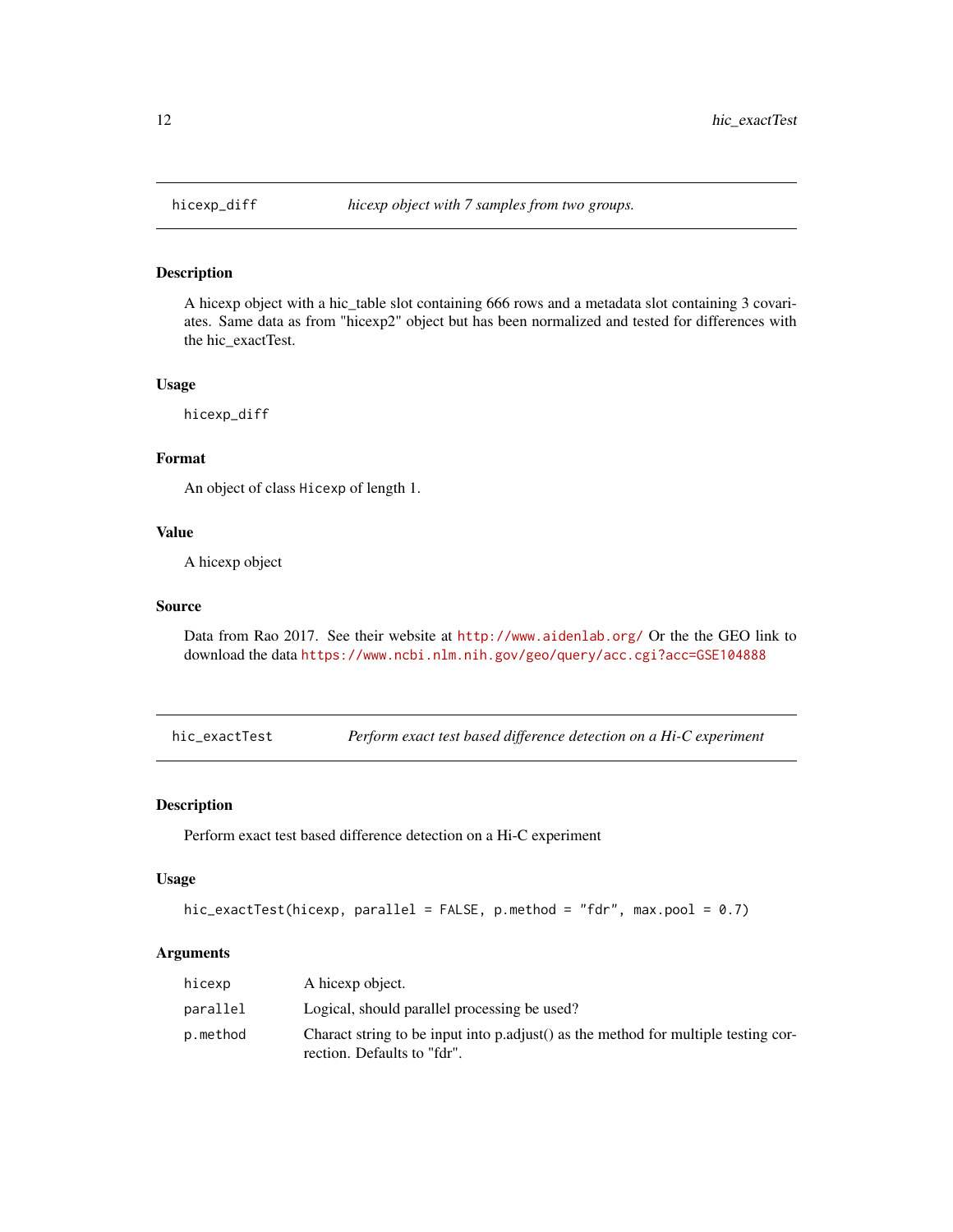#### <span id="page-12-0"></span>hic\_filter the contract of the contract of the contract of the contract of the contract of the contract of the contract of the contract of the contract of the contract of the contract of the contract of the contract of the

max.pool The proportion of unit distances after which all further distances will be pooled. Distances before this value will be progressively pooled and any distances after this value will be combined into a single pool. Defaults to 0.7. Warning: do not adjust this value from the default unless you are getting errors related to the lfproc function or due to sparsity in fastlo normalization. If these errors occur it is due to either sparsity or low variance and max.pool will need to be lowered; typically to 0.5 or 0.6.

## Details

This function performs the edgeR exact test on a per distance basis for Hi-C data. It tests for differences between two groups when the groups are the only variable of interest. This is an application of the negative binomial exact test proposed by Robinson and Smyth (2008) for a difference in mean between the groups. These exact tests are applied to the Hi-C data on a distance group basis using "progressive pooling" of distances.

#### Value

A hicexp object with the comparison slot filled.

#### Examples

```
## Not run:
data("hicexp_diff")
hicexp_diff <- hic_exactTest(hicexp_diff)
## End(Not run)
```
hic\_filter *Perform filtering on a Hi-C experiment*

#### Description

Perform filtering on a Hi-C experiment

#### Usage

```
hic_filter(hicexp, zero.p = 0.8, A.min = 5, remove.regions = hg19_cyto)
```
#### Arguments

| hicexp | A hicexp object.                                                                                                                                                                                                                                             |
|--------|--------------------------------------------------------------------------------------------------------------------------------------------------------------------------------------------------------------------------------------------------------------|
| zero.p | The proportion of zeros in a row to filter by. If the proportion of zeros in a row<br>is $\leq$ zero. p the row will be filtered out, i.e. zero. $p = 1$ means nothing is filtered<br>based on zeros and zero. $p = 0$ will filter rows that have any zeros. |
| A.min  | The minimum average expression value (row mean) for an interaction pair. If<br>the interaction pair has an average expression value less than A min the row will<br>be filtered out.                                                                         |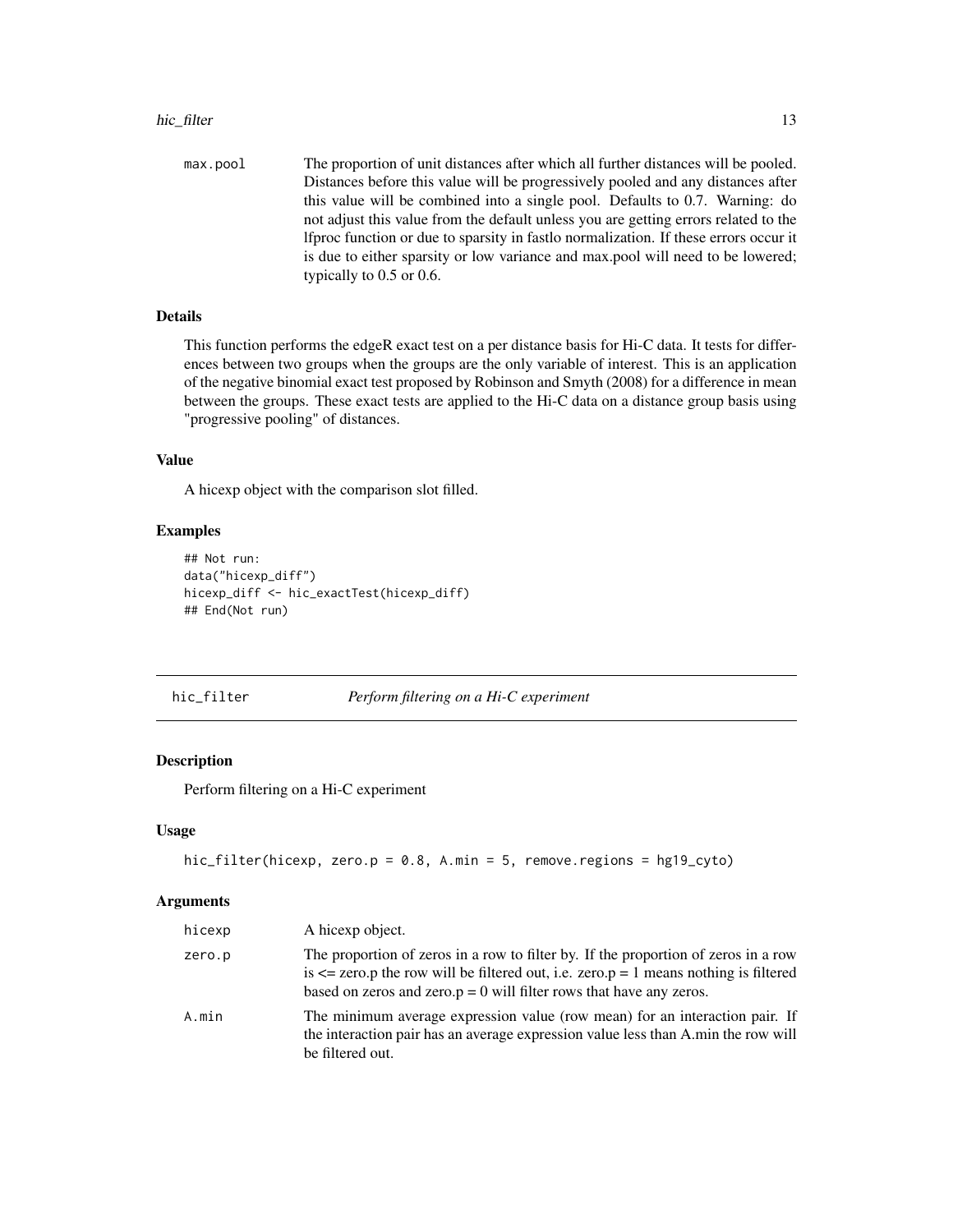```
remove.regions A GenomicRanges object indicating specific regions to be filtered out. By de-
                  fault this is the hg19 centromeric, gvar, and stalk regions. Also included in the
                   package is hg38_cyto. If your data is not hg19 you will need to substitute this
                   file. To choose not to filter any regions set regions = NULL.
```
## Details

This function is used to filter out the interactions that have low average IFs or large numbers of 0 IF values. If you have already performed filtering when making your hicexp object do not use this again. As these interactions are not very interesting and are commonly false positives during difference detection it is better to remove them from the dataset. Additionally, filtering will help speed up the run time of multiHiCcompare. Filtering can be performed before or after normalization, however the best computational speed gain will occur when filtering is done before normalization.

#### Value

A hicexp object.

#### Examples

```
data("hicexp2")
hicexp2 <- hic_filter(hicexp2)
```
hic\_glm *Function to perform GLM differential analysis on Hi-C experiment*

#### Description

Function to perform GLM differential analysis on Hi-C experiment

#### Usage

```
hic_glm(
  hicexp,
  design,
  contrast = NA,
  coef = NA,
  method = "QLFTest",
 M = 1,
  p. method = "fdr",
 parallel = FALSE,
  max.pool = 0.7)
```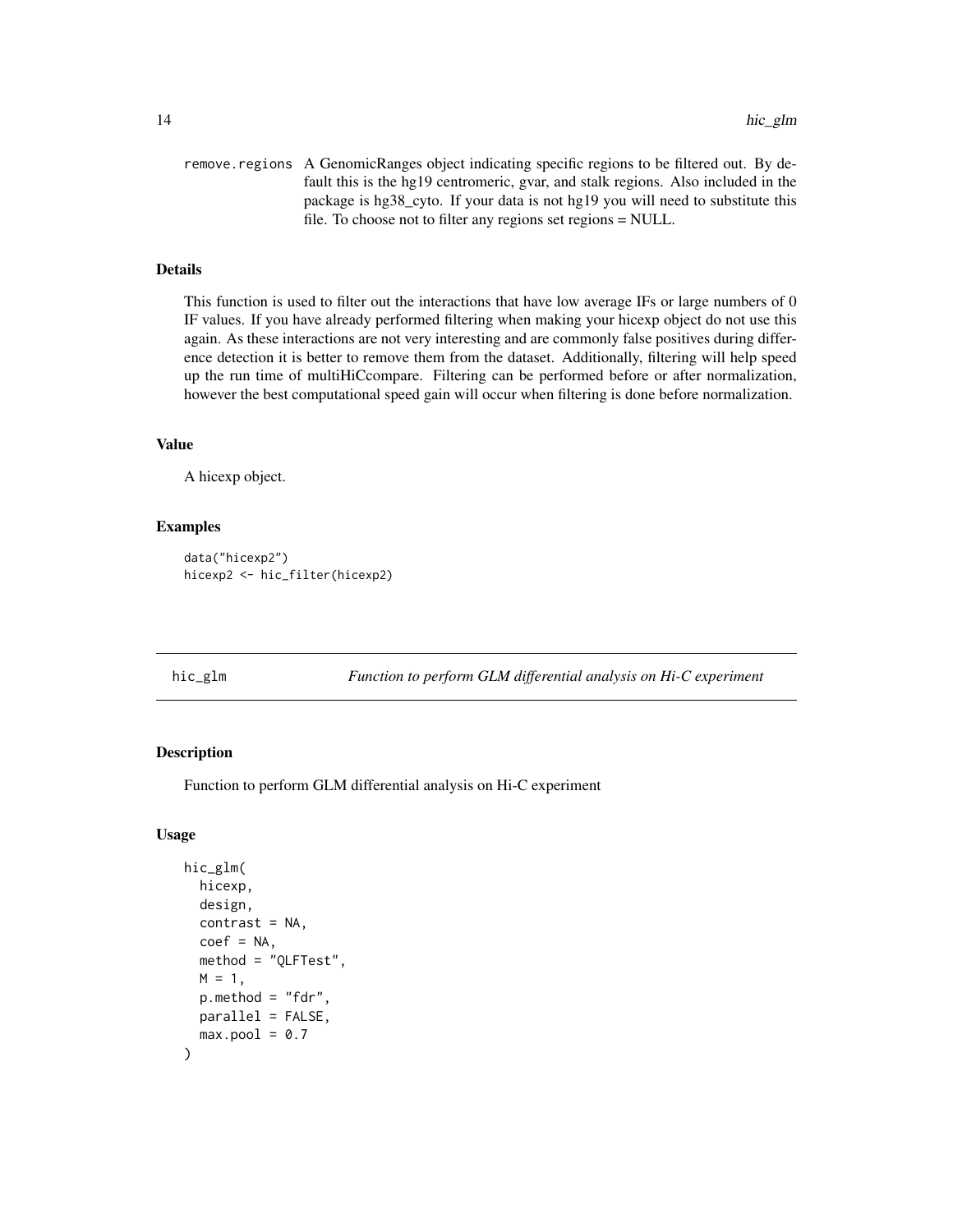#### hic\_glm 15

#### Arguments

| hicexp   | A hicexp object,                                                                                                                                                                                                                                                                                                                                                                                                                                                                                                                                           |
|----------|------------------------------------------------------------------------------------------------------------------------------------------------------------------------------------------------------------------------------------------------------------------------------------------------------------------------------------------------------------------------------------------------------------------------------------------------------------------------------------------------------------------------------------------------------------|
| design   | A design matrix for the GLM.                                                                                                                                                                                                                                                                                                                                                                                                                                                                                                                               |
| contrast | Numeric vector or matrix specifying one or more contrasts of the linear model<br>coefficients to be tested equal to zero.                                                                                                                                                                                                                                                                                                                                                                                                                                  |
| coef     | integer or character index vector indicating which coefficients of the linear model<br>are to be tested equal to zero.                                                                                                                                                                                                                                                                                                                                                                                                                                     |
| method   | The test method to be performed. Should be one of "QLFTest", "LRTest", or<br>"Treat".                                                                                                                                                                                                                                                                                                                                                                                                                                                                      |
| M        | The log2 fold change value for a TREAT analysis.                                                                                                                                                                                                                                                                                                                                                                                                                                                                                                           |
| p.method | p-value adjustment method to be used. Defaults to "fdr". See ?p. adjust for other<br>adjustment options.                                                                                                                                                                                                                                                                                                                                                                                                                                                   |
| parallel | Logical, Should parallel processing be used?                                                                                                                                                                                                                                                                                                                                                                                                                                                                                                               |
| max.pop1 | The proportion of unit distances after which all further distances will be pooled.<br>Distances before this value will be progressively pooled and any distances after<br>this value will be combined into a single pool. Defaults to 0.7. Warning: do<br>not adjust this value from the default unless you are getting errors related to the<br>If proc function or due to sparsity in fastlo normalization. If these errors occur it<br>is due to either sparsity or low variance and max.pool will need to be lowered;<br>typically to $0.5$ or $0.6$ . |

#### Details

This function performs the specified edgeR GLM based test on a per distance basis on the Hi-C data. Distances groups are pooled using "progressive pooling". There are 3 options for the type of GLM based test to be used which is specified with the method option.

QLFTest will use edgeR's glmQLFit and glmQLFTest functions which makes use of quasi-likelihood methods described in Lund et al (2012).

LRTest uses edgeR's glmFit and glmLRT functions which uses a interaction-wise negative binomial general linear model. This method uses a likelihood ratio test for the coefficients specified in the model.

Treat uses edgeR's glmTreat function which performs a test for differential expression with a minimum required fold-change threshold imposed. It tests whether the absolute value of the log2 fold change is greater than the value specified as the M option.

## Value

A hicexp object with a filled in comparison slot.

```
## Not run:
data("hicexp_diff")
d <- model.matrix(~factor(meta(hicexp_diff)$group) + factor(c(1,2,1,2)))
hicexp_diff <- hic_glm(hicexp_diff, design = d, coef = 2)
## End(Not run)
```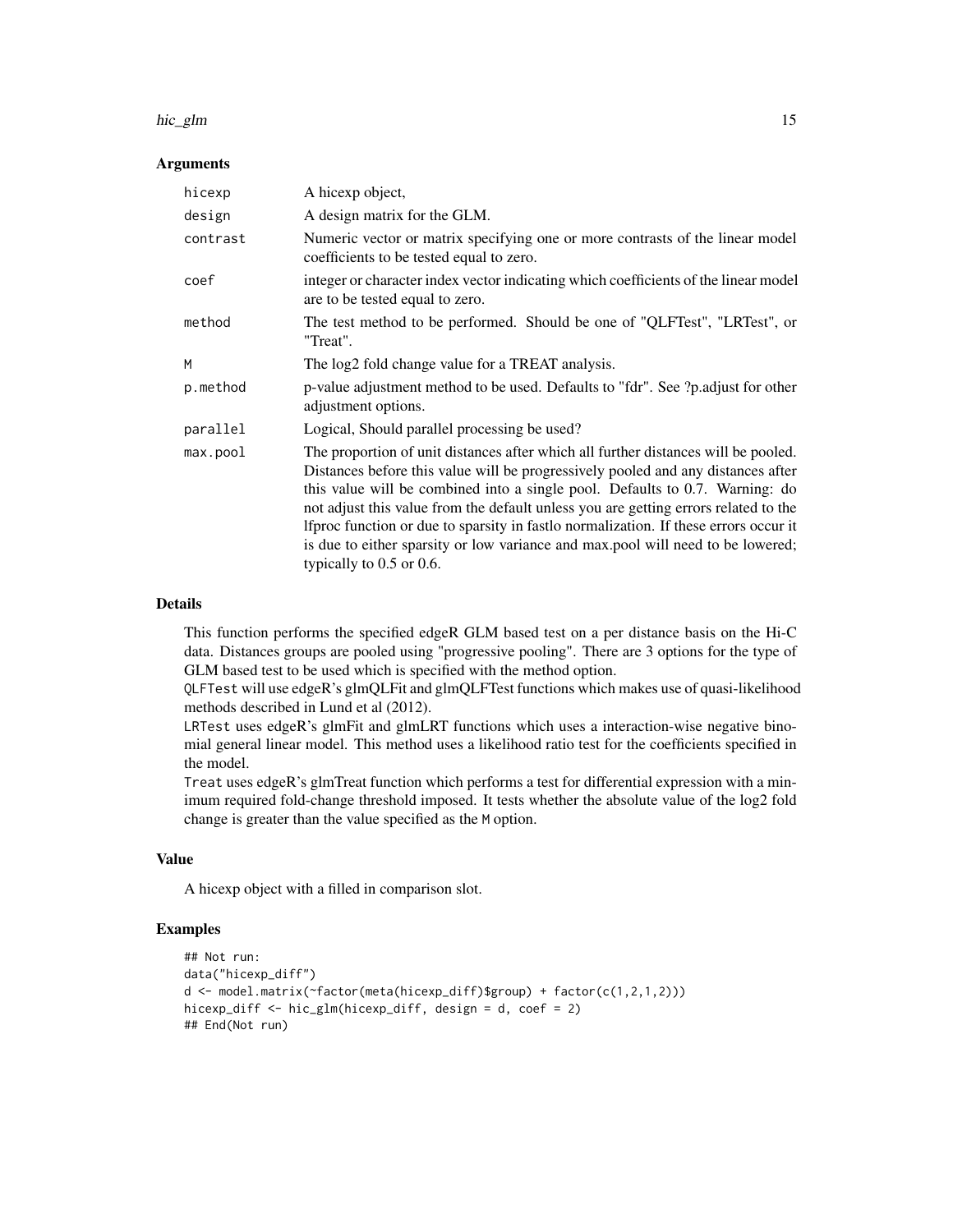<span id="page-15-0"></span>

Perform library scaling on a hicexp object

## Usage

hic\_scale(hicexp)

#### Arguments

hicexp A hicexp object.

#### Details

This function will perform library scaling on a hicexp object. Scaling is performed separately for each chromosome. This is an alternative normalization method to the cyclic loess and fastlo methods also provided in multiHiCcompare. Use this normalization method if for some reason you do not want to remove trends in the data and only want to normalize based on library size.

#### Value

A hicexp object.

#### Examples

```
data("hicexp2")
hicexp2 <- hic_scale(hicexp2)
```
hic\_table *Print the hic\_table*

## Description

Print the hic\_table

#### Usage

hic\_table(x)

## S4 method for signature 'Hicexp' hic\_table(x)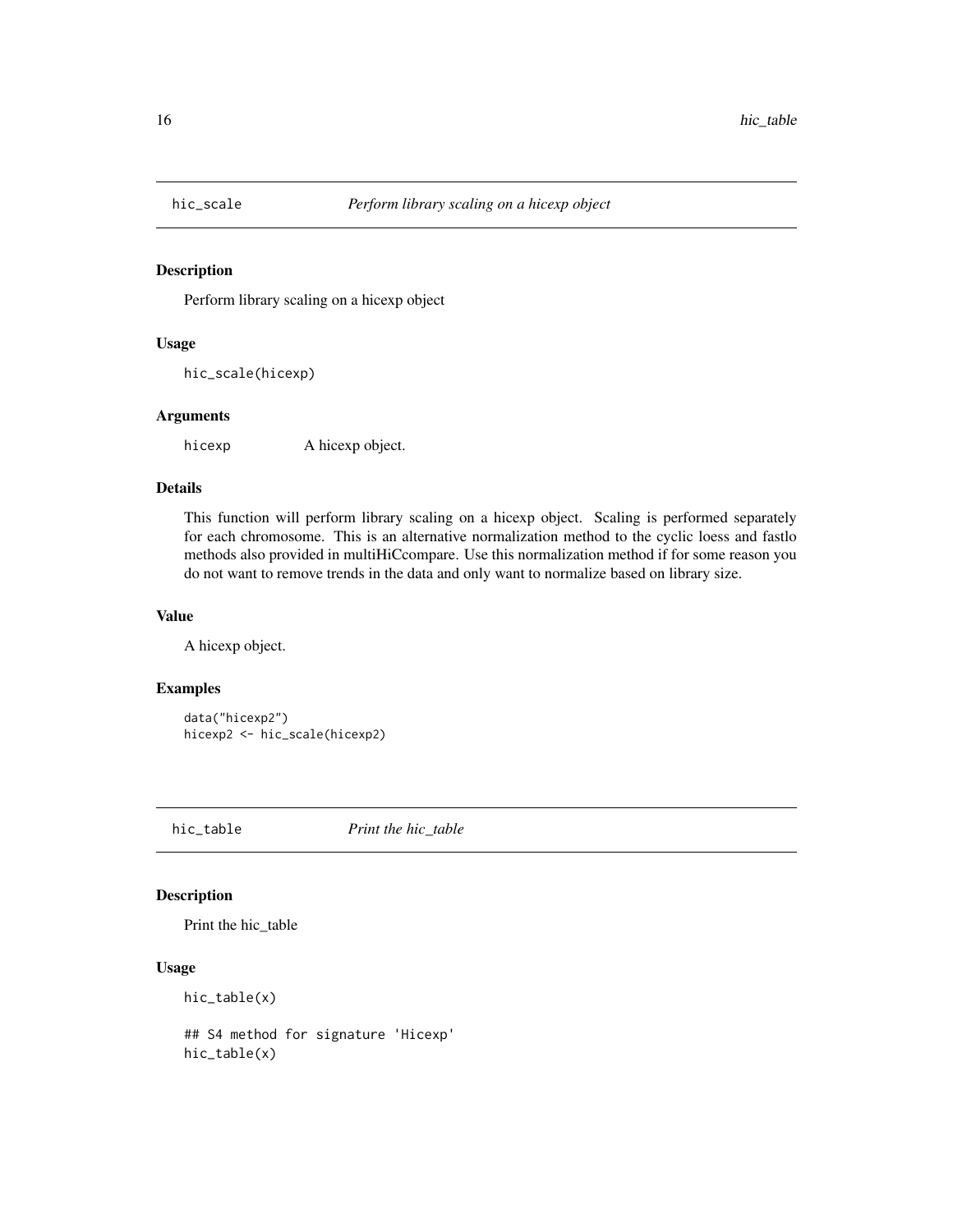## <span id="page-16-0"></span>make\_hicexp 17

## Arguments

x The Hicexp object

## Value

Hicexp class information

## Examples

```
data('hicexp2')
hic_table(hicexp2)
```
## make\_hicexp *Make Hi-C experiment object from data*

#### Description

Make Hi-C experiment object from data

#### Usage

```
make_hicexp(
  ...,
 data_list = NA,
 groups,
 covariates = NULL,
 remove_zeros = FALSE,
 zero.p = 0.8,
 A.min = 5,
 filter = TRUE,
  remove.regions = hg19_cyto
\mathcal{L}
```
## Arguments

| $\ddots$ . | Hi-C data. Data must in sparse upper triangular format with 4 columns: chr,<br>region1, region2, IF or in 7 column BEDPE format with columns chr, start1,<br>end1, chr, start2, end2, IF.                                                                            |
|------------|----------------------------------------------------------------------------------------------------------------------------------------------------------------------------------------------------------------------------------------------------------------------|
| data_list  | Alternate way to enter data. If you have your Hi-C data in the form of a list<br>already with each entry of the list representing a sample use this option.                                                                                                          |
| groups     | A vector of the experimental groups corresponding to each Hi-C data object<br>entered. If it is not in factor form when entered it will be converted to a factor.                                                                                                    |
| covariates | Optional data. frame containing covariate information for your Hi-C experiment.<br>Some examples are enzyme used, batch number, etc. Should have the same<br>number of rows as the number of Hi-C data objects entered and columns corre-<br>sponding to covariates. |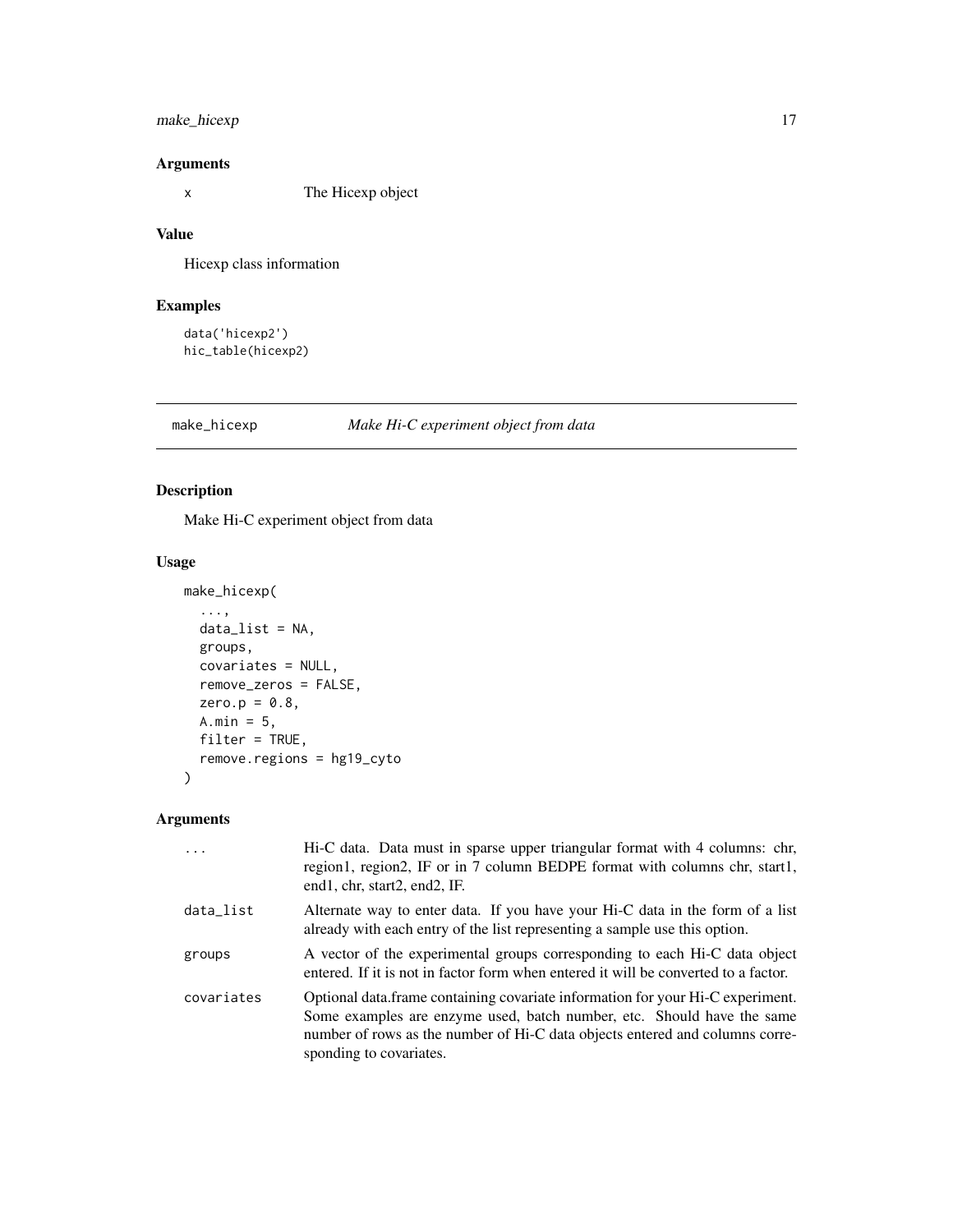| remove_zeros   | Logical, should rows with 1 or more zero IF values be removed?                                                                                                                                                                                                                                                                                                                                                                                                                                                                                                                                                                                                   |
|----------------|------------------------------------------------------------------------------------------------------------------------------------------------------------------------------------------------------------------------------------------------------------------------------------------------------------------------------------------------------------------------------------------------------------------------------------------------------------------------------------------------------------------------------------------------------------------------------------------------------------------------------------------------------------------|
| zero.p         | The proportion of zeros in a row to filter by. If the proportion of zeros in a row<br>is $\le$ zero.p the row will be filtered out, i.e. zero.p = 1 means nothing is filtered<br>based on zeros and zero. $p = 0$ will filter rows that have any zeros.                                                                                                                                                                                                                                                                                                                                                                                                          |
| A.min          | The minimum average expression value (row mean) for an interaction pair. If<br>the interaction pair has an average expression value less than A.min the row will<br>be filtered out.                                                                                                                                                                                                                                                                                                                                                                                                                                                                             |
| filter         | Logical, should filtering be performed? Defaults to TRUE. If TRUE it will filter<br>out the interactions that have low average IFs or large numbers of 0 IF values.<br>As these interactions are not very interesting and are commonly false positives<br>during difference detection it is better to remove them from the dataset. Addi-<br>tionally, filtering will help speed up the run time of multiHiCcompare. Filtering<br>can be performed before or after normalization, however the best computational<br>speed gain will occur when filtering is done before normalization. Filtering pa-<br>rameters are controlled by the zero.p and A.min options. |
| remove.regions | A GenomicRanges object indicating specific regions to be filtered out. By de-<br>fault this is the hg19 centromeric, gvar, and stalk regions. Also included in the<br>package is hg38_cyto. If your data is not hg19 you will need to substitute this<br>file. To choose not to filter any regions set regions = NULL. NOTE: if you set<br>$filter = FALSE$ these regions will NOT be removed. This occurs in conjuction<br>with the filtering step.                                                                                                                                                                                                             |

#### Details

Use this function to create a hicexp object for analysis in multiHiCcompare. Filtering can also be performed in this step if the filter option is set to TRUE. Filtering parameters are controlled by the zero.p and A.min options.

#### Value

A hicexp object.

```
# load data in sparse upper triangular format
data("HCT116_r1", "HCT116_r2", "HCT116_r3", "HCT116_r4",
    "HCT116_r5", "HCT116_r6")
# make groups & covariate input
groups <- factor(c(1, 1, 1, 2, 2, 2))
covariates <- data.frame(enzyme = factor(c('mobi', 'mboi', 'mboi',
 'dpnii', 'dpnii', 'dpnii')), batch = c(1, 2, 1, 2, 1, 2))
# make the hicexp object
hicexp <- make_hicexp(HCT116_r1, HCT116_r2, HCT116_r3, HCT116_r4,
    HCT116_r5, HCT116_r6, groups = groups,
    covariates = covariates)
```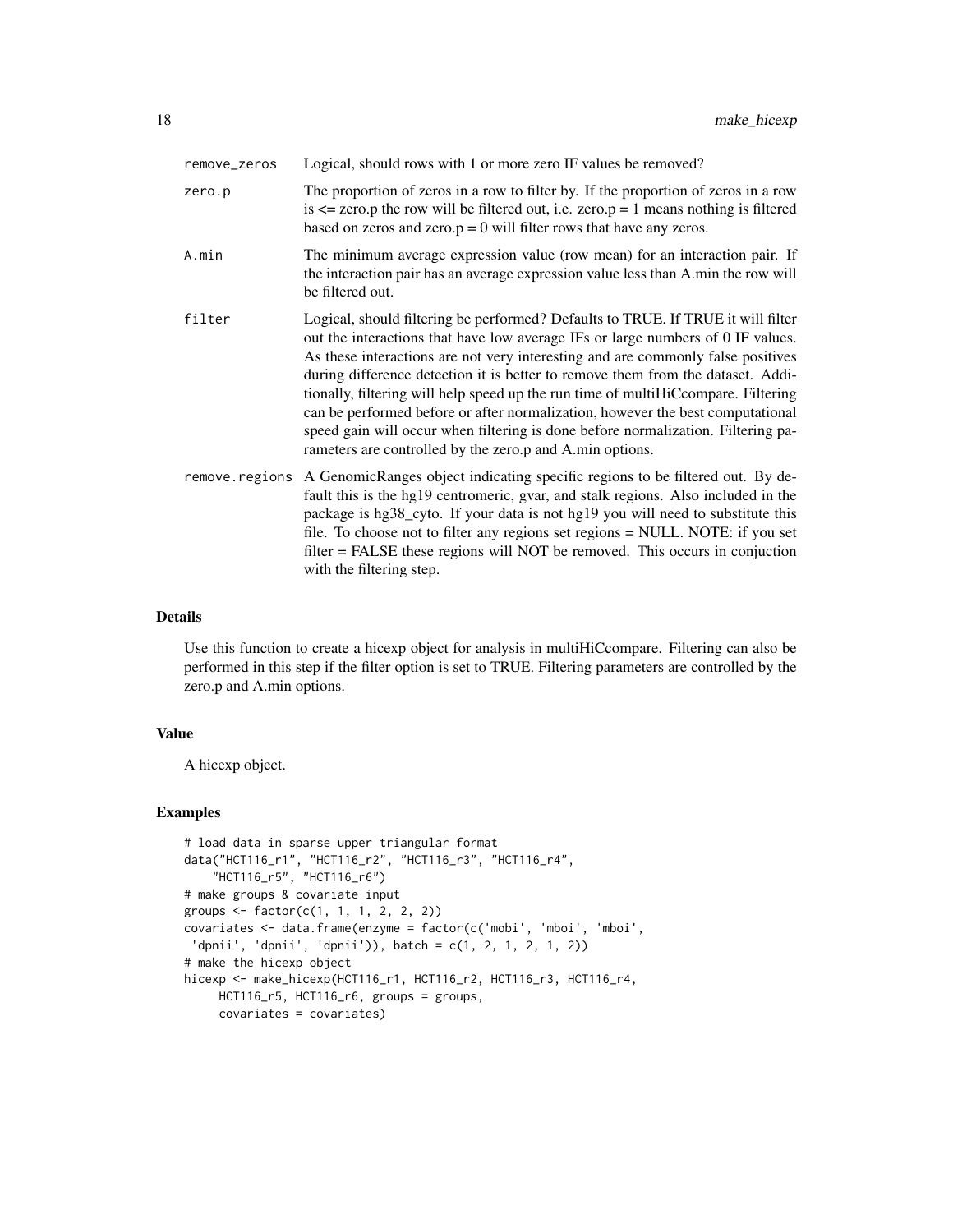<span id="page-18-0"></span>

Manhattan plot function for results of multiHiCcompare

#### Usage

```
manhattan_hicexp(
  hicexp,
 pval_aggregate = "standard",
  return_df = FALSE,
  p.add_cutoff = 0.05,
 plot.chr = NA
)
```
#### Arguments

| hicexp       | A hicexp object that has had differences detected                                                                                                                                                                                                                                                                                                                                                                                                                                                                                                                                                                                                                                                                                                           |
|--------------|-------------------------------------------------------------------------------------------------------------------------------------------------------------------------------------------------------------------------------------------------------------------------------------------------------------------------------------------------------------------------------------------------------------------------------------------------------------------------------------------------------------------------------------------------------------------------------------------------------------------------------------------------------------------------------------------------------------------------------------------------------------|
|              | pval_aggregate string denoting the p-value method to use for plotting. Options are "standard",<br>"fisher", "lancaster", "sidak", and "count". "standard" plots a manhattan plot us-<br>ing all individual p-values (very slow, use with caution). "fisher", "lancaster", or<br>"sidak" methods use the Fisher's, Lancaster, or the Sidak method, respectively,<br>for combining p-values for each region which are then plotted on the $-log10(p-$<br>value) Y-axis. "count" summarizes the number of times a region was detected<br>as significant (see "p.adj_cutoff" parameter), plotted on Y-axis. The higher the<br>dots are, the more significant/more frequent a region was detected as signifi-<br>cantly differentially interacting. See ?topDirs |
| return_df    | Logical, should the data frame used to generate the plot be returned?                                                                                                                                                                                                                                                                                                                                                                                                                                                                                                                                                                                                                                                                                       |
| p.adj_cutoff | The adjusted p-value cutoff to be used for calling an interaction significant. This<br>is only used if method $=$ 'count'. Defaults to 0.05.                                                                                                                                                                                                                                                                                                                                                                                                                                                                                                                                                                                                                |
| plot.chr     | A numeric value indicating a specific chromosome number to subset the plot to.<br>Defaults to NA indicating that all chromosomes will be plotted.                                                                                                                                                                                                                                                                                                                                                                                                                                                                                                                                                                                                           |

#### Details

This function is used to create a manhattan plot for the significance of all genomic regions in the dataset. These correspond to the rows (or columns) of the upper triangle of the full Hi-C matrix. Each genomic region of the Hi-C dataset has multiple interactions it is involved in and the significance of all of these can be visualized with pval\_aggregate = "standard". Alternatively the p-values for all these interactions can be combined using either Fisher's, or the Lancaster or the Sidac method of combining p-values. Additionally the "count" option will plot based on the number of times each region was found to be involved in a signficantly different interaction. The manhattan plot can be used to identify "hotspot" regions of the genome where major differences seem to be located based on the results of a multiHiCcompare analysis.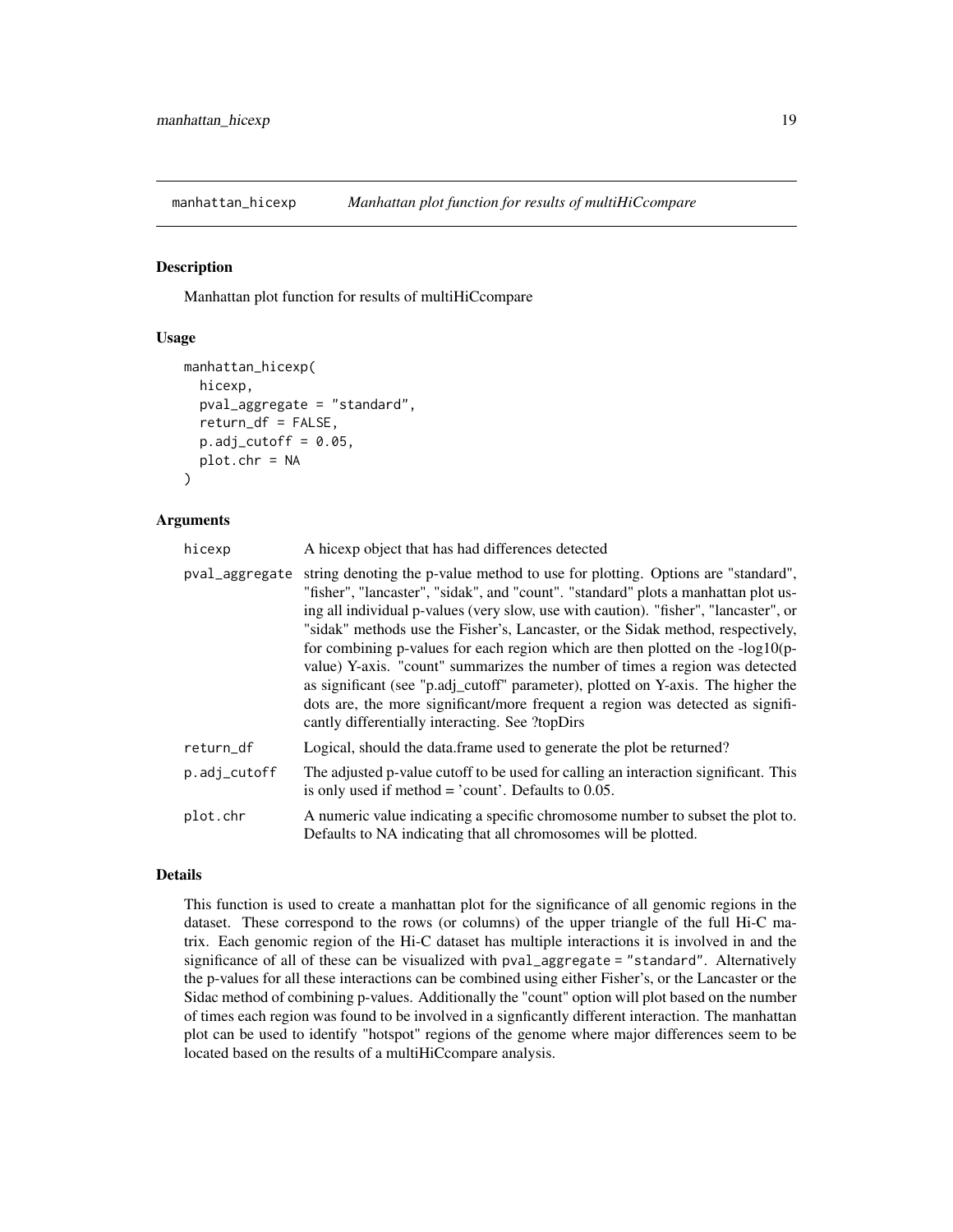A manhattan plot and optionally the data.frame used to generate the manhattan plot.

## Examples

```
data("hicexp_diff")
manhattan_hicexp(hicexp_diff, pval_aggregate = "fisher")
```
MD\_composite *Plot a composite MD plot with the results of a comparison*

## Description

Plot a composite MD plot with the results of a comparison

#### Usage

```
MD_composite(hicexp, plot.chr = NA, D.range = 1)
```
## Arguments

| hicexp   | A hicexp object which has had a multiHiCcompare comparison step performed<br>on it.                                                                                                                                                                                                                  |
|----------|------------------------------------------------------------------------------------------------------------------------------------------------------------------------------------------------------------------------------------------------------------------------------------------------------|
| plot.chr | A specific chromosome or set of chromosome which you want to plot. This<br>should be a numeric value, i.e. to plot chromosome 1 set plot.chr = 1, to plot<br>chromosomes 1 and 5 set plot.chr = $c(1, 5)$ . Defaults to NA indicating that all<br>chromosomes present in the hicexp will be plotted. |
| D.range  | Allows for subsetting of the plot by Distance. Set to proportion of total distance<br>that you want to be displayed. Value of 1 indicates that the entire distance range<br>will be displayed. Defaults to 1.                                                                                        |

#### Value

An MD plot

```
data("hicexp_diff")
MD_composite(hicexp_diff)
```
<span id="page-19-0"></span>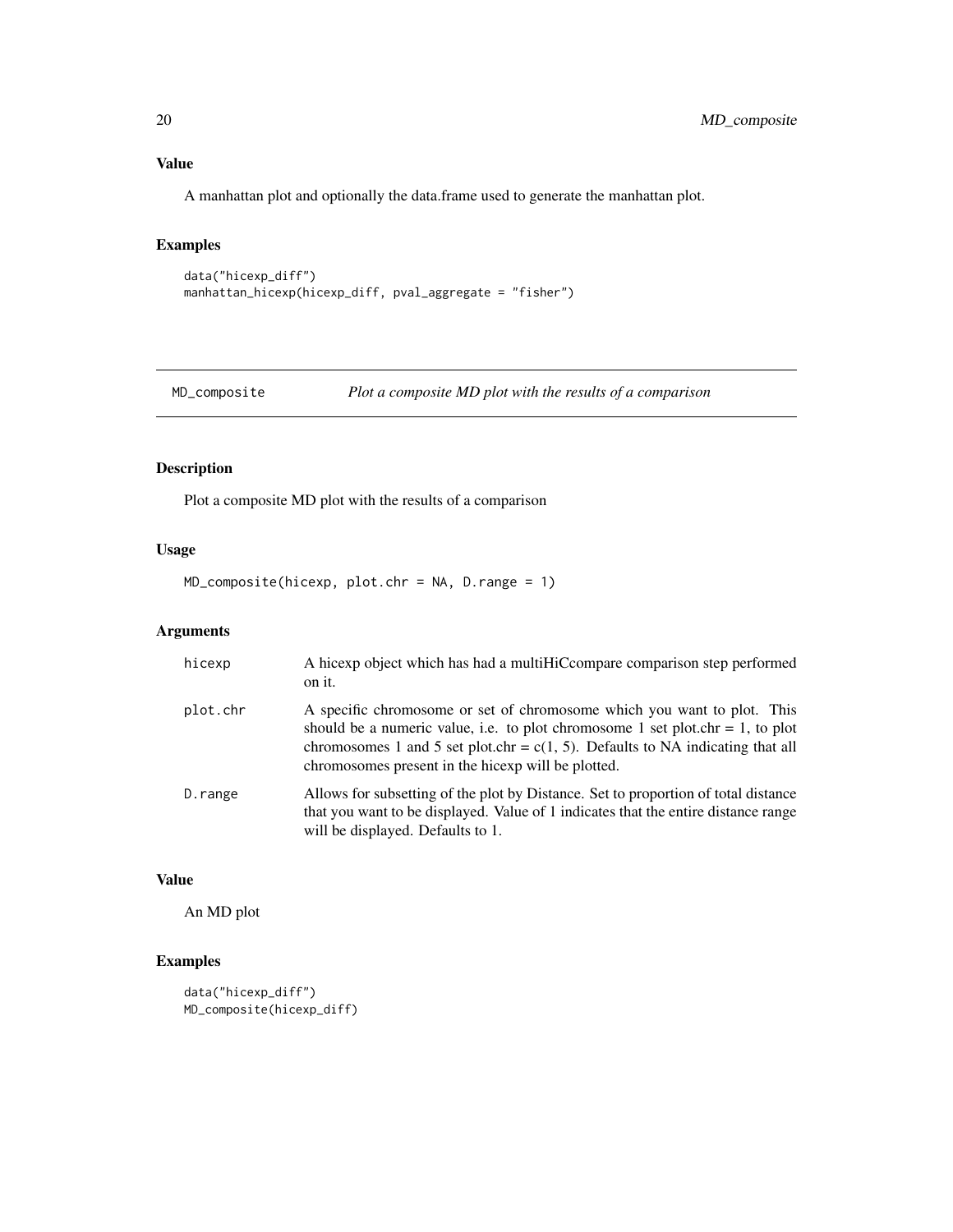<span id="page-20-0"></span>

Make MD plots for all combinations of a condition

## Usage

```
MD_hicexp(hicexp, prow = 3, pcol = 3, plot.chr = NA, plot.loess = FALSE)
```
## Arguments

| hicexp     | A hicexp object.                                                                                                                                                                                                                                                                                     |
|------------|------------------------------------------------------------------------------------------------------------------------------------------------------------------------------------------------------------------------------------------------------------------------------------------------------|
| prow       | The number of rows to use for the grid of MD plots. Defaults to 3.                                                                                                                                                                                                                                   |
| pcol       | The number of columns to use for the grid of MD plots. Defaults to 3.                                                                                                                                                                                                                                |
| plot.chr   | A specific chromosome or set of chromosome which you want to plot. This<br>should be a numeric value, i.e. to plot chromosome 1 set plot.chr = 1, to plot<br>chromosomes 1 and 5 set plot.chr = $c(1, 5)$ . Defaults to NA indicating that all<br>chromosomes present in the hicexp will be plotted. |
| plot.loess | Logical, should a loess curve be plotted over the MD plots. Note setting this to<br>TRUE will increase the computational time for plotting.                                                                                                                                                          |

## Value

A set of MD plots.

## Examples

```
data("hicexp2")
MD_hicexp(hicexp2)
```
meta *Print the metadata*

## Description

Print the metadata

## Usage

meta(x)

## S4 method for signature 'Hicexp' meta(x)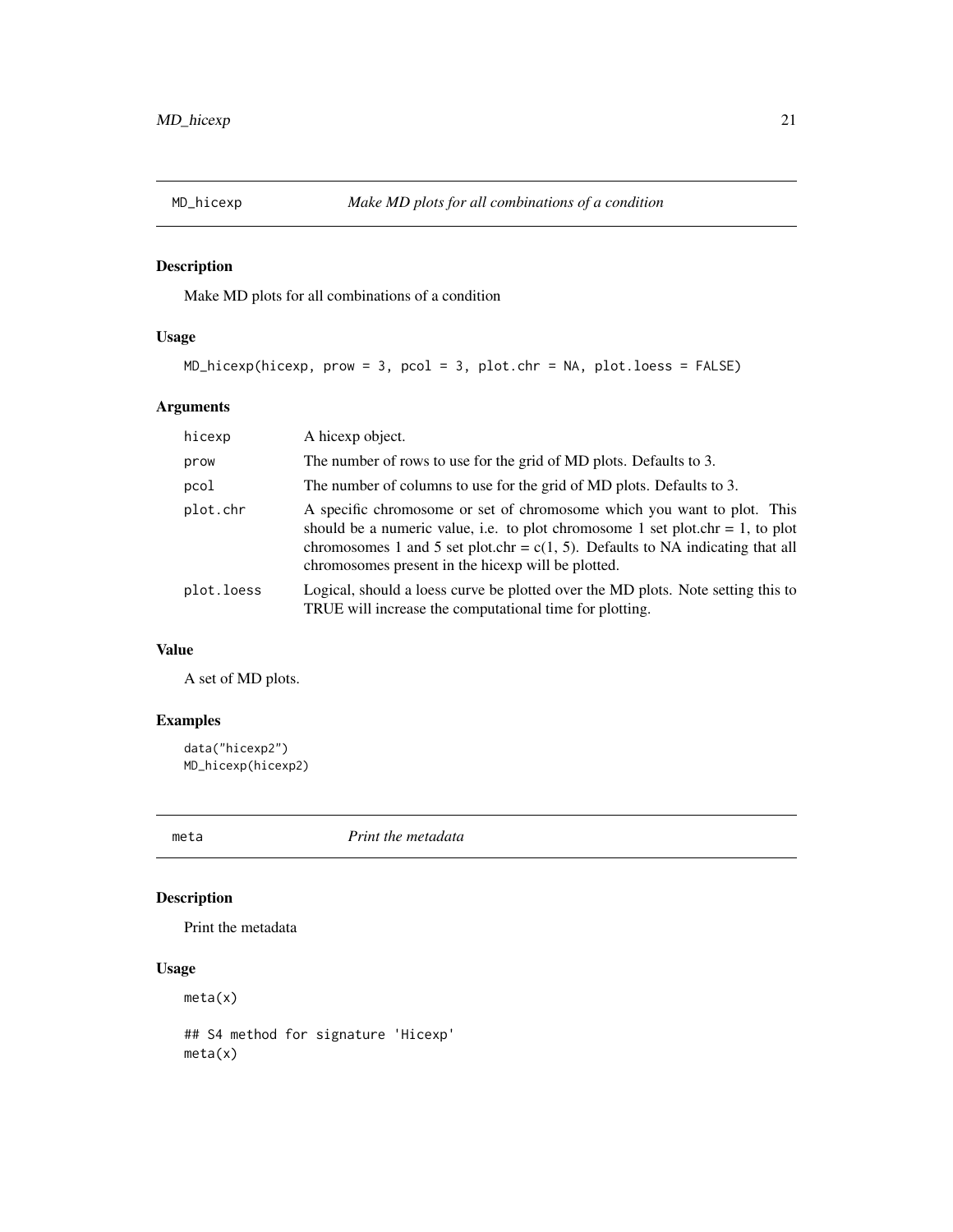## <span id="page-21-0"></span>Arguments

x The Hicexp object

## Value

Hicexp class information

## Examples

data('hicexp2') meta(hicexp2)

normalized *Print the indicator for if the data is normalized*

## Description

Print the indicator for if the data is normalized

#### Usage

```
normalized(x)
```
## S4 method for signature 'Hicexp' normalized(x)

## Arguments

x The Hicexp object

## Value

Hicexp class information

```
data('hicexp2')
normalized(hicexp2)
```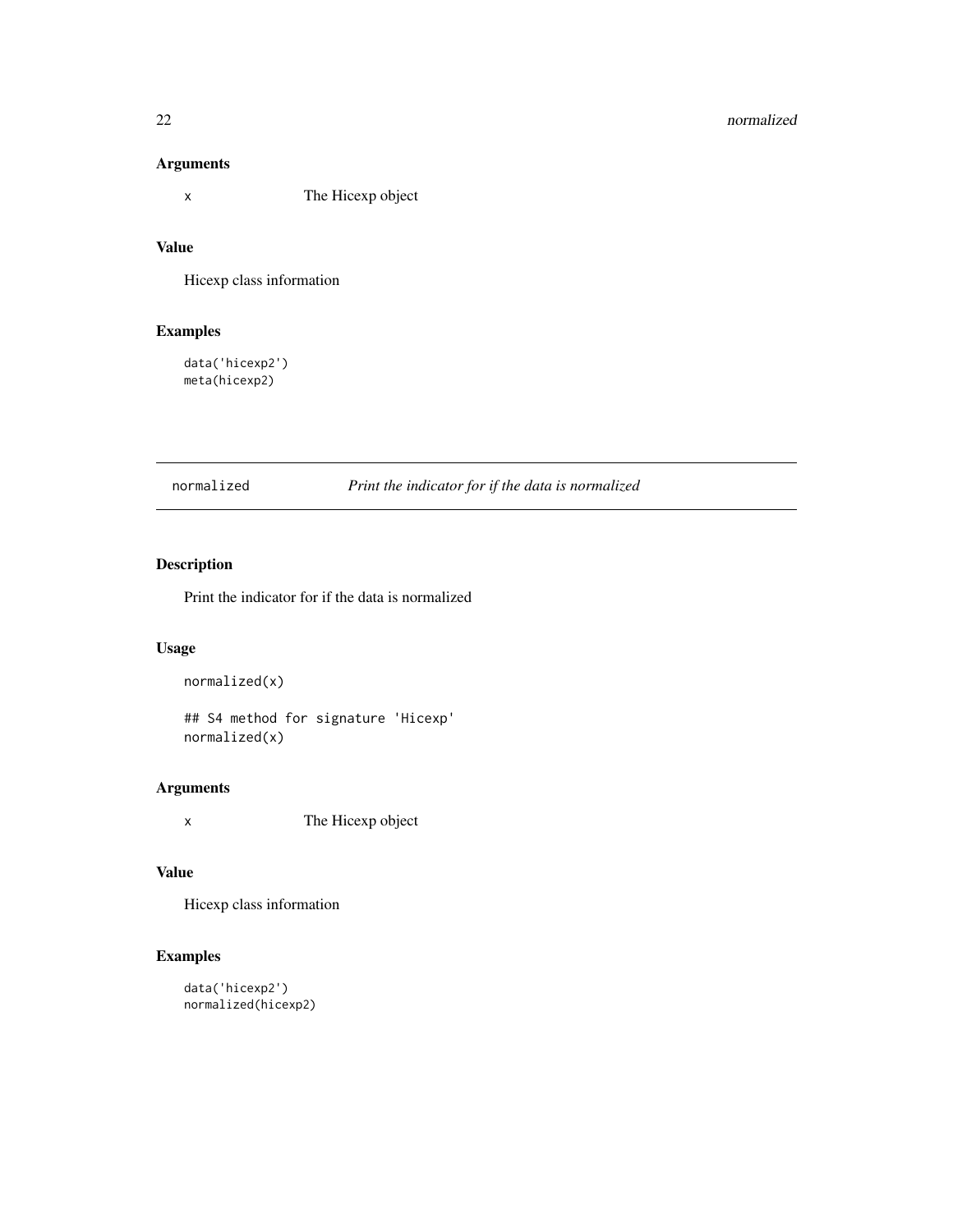<span id="page-22-0"></span>perm\_test *Perform a permutation test to check enrichment of a genomic feature with DIRs detected by multiHiCcompare*

## Description

Perform a permutation test to check enrichment of a genomic feature with DIRs detected by multi-**HiCcompare** 

## Usage

```
perm_test(
  hicexp,
  feature,
  p.add_cutoff = 10^{\wedge}-10,logfc_cutoff = 1,
  num.perm = 1000,
  pval_aggregate = "max"
)
```
#### Arguments

| hicexp         | A Hicexp object which has been compared.                                                                                                                                                                                                                                                                                                                                                                                  |
|----------------|---------------------------------------------------------------------------------------------------------------------------------------------------------------------------------------------------------------------------------------------------------------------------------------------------------------------------------------------------------------------------------------------------------------------------|
| feature        | A GRanges object containing locations for a genomic feature you would like to<br>test for enrichment in the differentially interacting regions (DIRs).                                                                                                                                                                                                                                                                    |
| p.adj_cutoff   | The adjusted p-value cutoff for declaring a region significant. See ?topDirs for<br>more information. Defaults to $10^{\circ}$ -10                                                                                                                                                                                                                                                                                        |
| logfc_cutoff   | The log fold change cutoff for a region to be declared significant. See ?topDirs<br>for more information. Defaults to 1.                                                                                                                                                                                                                                                                                                  |
| num.perm       | The number of permutations to run. Defaults to 1000.                                                                                                                                                                                                                                                                                                                                                                      |
| pval_aggregate | Method to aggregate region-specific p-values. If a region differentially interacts<br>with several other regions, the p-values are aggregated using a 'max' method<br>(Default, select maximum p-value, most conservative), or the Fisher ('fisher'),<br>Lancaster ('lancaster'), or Sidak ('sidak') methods (see 'aggregate' package).<br>regions, it is assigned a single p-value aggregated from several. See ?topDirs |

#### Value

The permutation p-value

```
## Not run:
data("hicexp_diff")
data("hg19_cyto")
perm_test(hicexp_diff, hg19_cyto)
```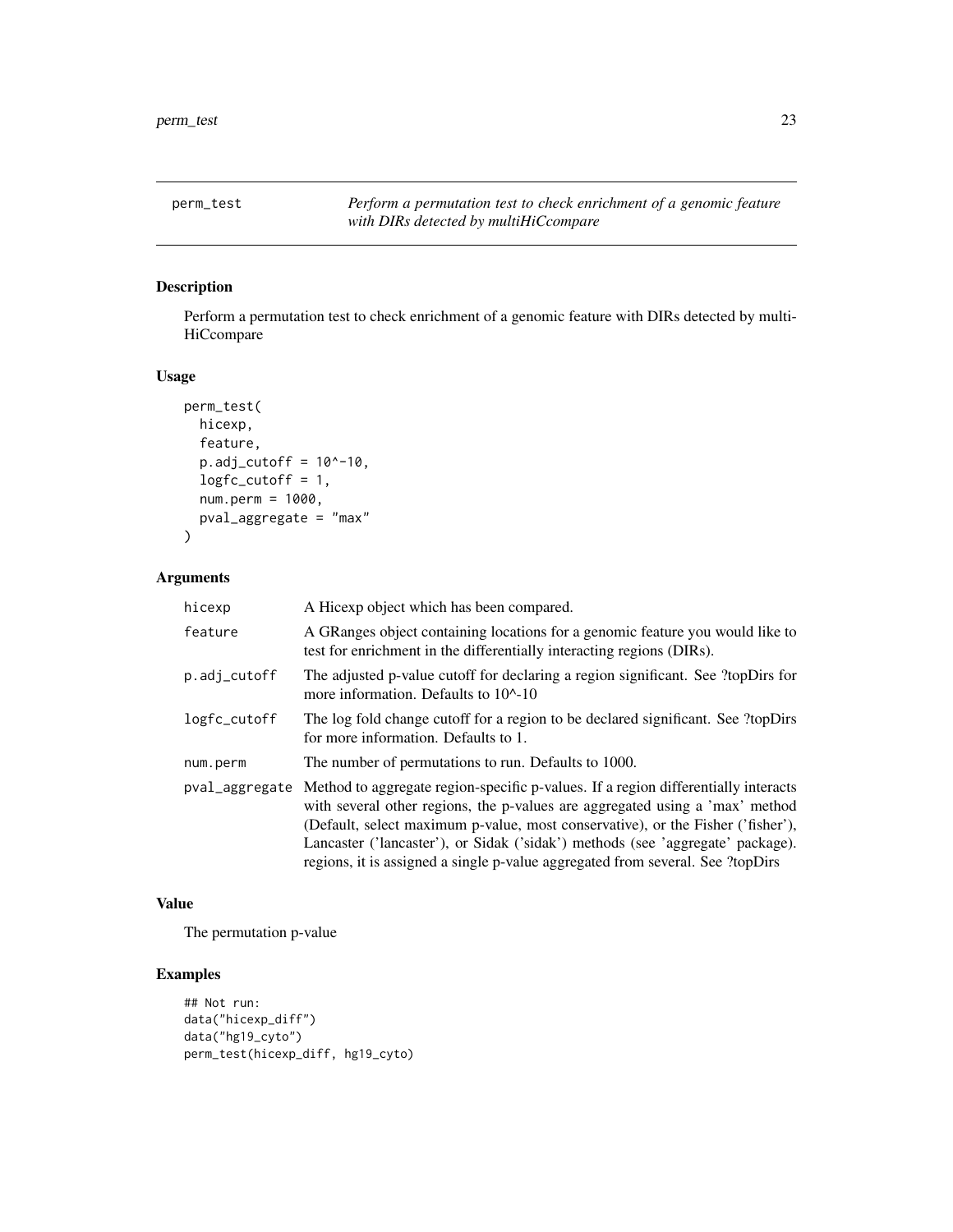<span id="page-23-0"></span>## End(Not run)

## plot\_counts *Plot the count results from topDirs*

## Description

Plot the count results from topDirs

#### Usage

plot\_counts(dirs, plot.chr = NA)

## Arguments

| dirs     | The output of the topDirs function when the return_df option is set to "bed".  |
|----------|--------------------------------------------------------------------------------|
| plot.chr | A numeric value indicating a specific chromosome number to subset the plot to. |
|          | Defaults to NA indicating that all chromosomes will be plotted.                |

## Value

A plot.

## Examples

```
data('hicexp_diff')
dirs <- topDirs(hicexp_diff, return_df = 'bed')
plot_counts(dirs)
```
plot\_pvals *Plot the p-value results from topDirs*

## Description

Plot the p-value results from topDirs

## Usage

plot\_pvals(dirs, plot.chr = NA)

## Arguments

| dirs     | The output of the topDirs function when the return_df option is set to "bed".  |
|----------|--------------------------------------------------------------------------------|
| plot.chr | A numeric value indicating a specific chromosome number to subset the plot to. |
|          | Defaults to NA indicating that all chromosomes will be plotted.                |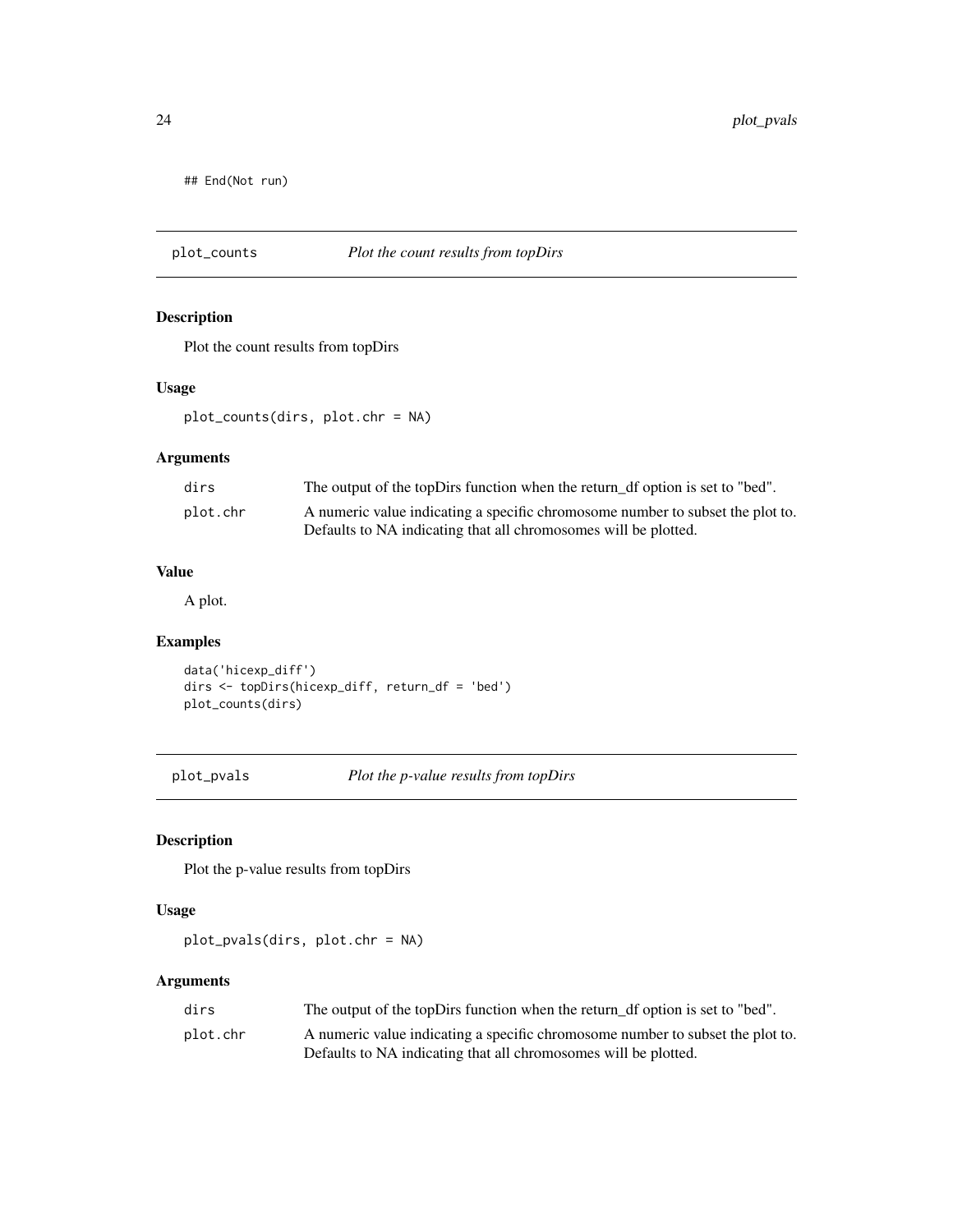## <span id="page-24-0"></span>pval\_heatmap 25

## Value

A plot.

#### Examples

```
data('hicexp_diff')
dirs <- topDirs(hicexp_diff, return_df = 'bed')
plot_pvals(dirs)
```
pval\_heatmap *Function to visualize p-values from multiHiCcompare results*

## Description

Function to visualize p-values from multiHiCcompare results

## Usage

pval\_heatmap(hicexp, alpha = NA, chr =  $0$ )

#### Arguments

| hicexp | A hicexp object that has been normalized and has had differences detected.                                                                                                                                                                    |
|--------|-----------------------------------------------------------------------------------------------------------------------------------------------------------------------------------------------------------------------------------------------|
| alpha  | The alpha level at which you will call a p-value significant. If this is set to a<br>numeric value then any p-values $\geq$ alpha will be set to 1 for the visualization<br>in the heatmap. Defaults to NA for visualization of all p-values. |
| chr    | The numeric value for the chromosome that you want to plot. Set to 0 to plot all<br>chromosomes in the dataset.                                                                                                                               |

#### Details

The goal of this function is to visualize where in the Hi-C matrix the differences are occuring between two experimental conditions. The function will produce a heatmap of the -log10(p-values) \* sign(logFC) to visualize where the significant differences between the datasets are occuring on the genome.

#### Value

A heatmap

```
data("hicexp_diff")
pval_heatmap(hicexp_diff, chr = 22)
```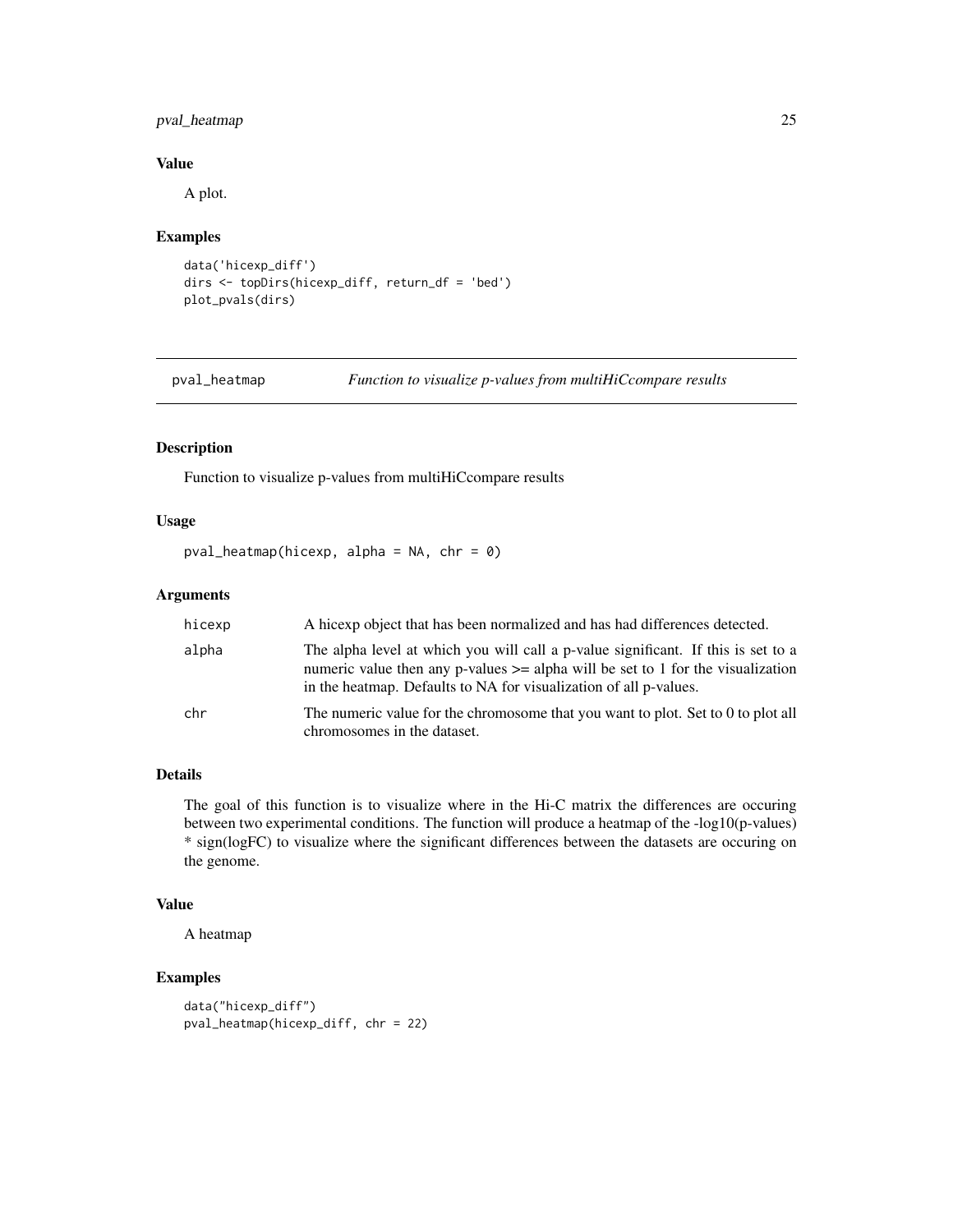<span id="page-25-0"></span>

Print the resolution

## Usage

resolution(x)

## S4 method for signature 'Hicexp' resolution(x)

#### Arguments

x The Hicexp object

## Value

Hicexp class information

## Examples

data('hicexp2') resolution(hicexp2)

results *Print the results*

## Description

Print the results

## Usage

results(x)

## S4 method for signature 'Hicexp' results(x)

## Arguments

x The Hicexp object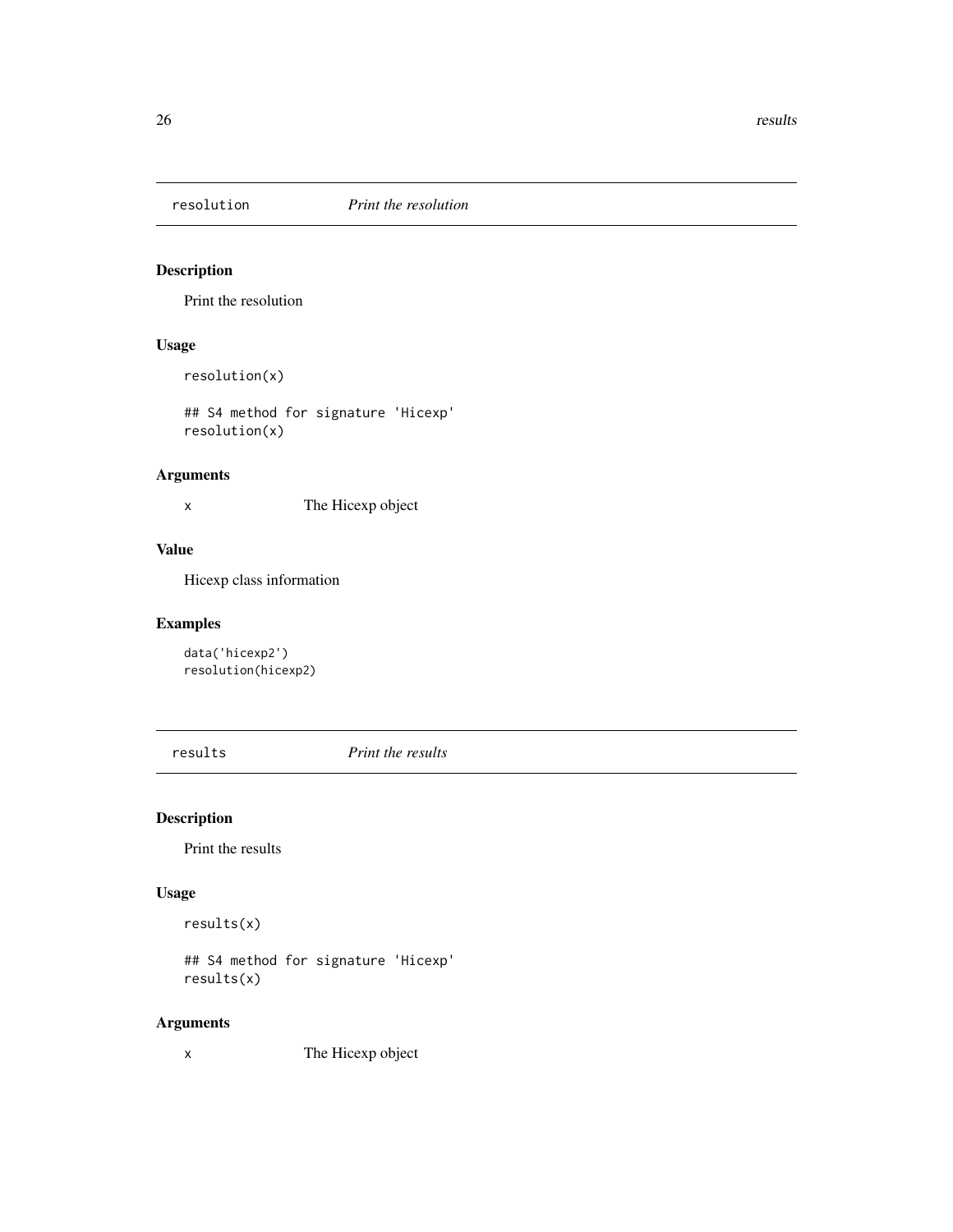## <span id="page-26-0"></span>show,Hicexp-method 27

## Value

Hicexp class information

## Examples

```
data('hicexp2')
results(hicexp2)
```
show,Hicexp-method *Print information about a HiCexp object*

## Description

Print information about a HiCexp object

#### Usage

```
## S4 method for signature 'Hicexp'
show(object)
```
## Arguments

object A Hicexp object

## Value

HiCexp information

smartApply *Function to apply either biocParallel or standard lapply*

## Description

Function to apply either biocParallel or standard lapply

## Usage

```
smartApply(parallel, x, FUN, ...)
```
## Arguments

| parallel   | Logical, should parallel processing be used?                |
|------------|-------------------------------------------------------------|
| x          | The main list object which the function will be applied to. |
| <b>FUN</b> | The function to be applied.                                 |
| $\cdot$    | Additional arguments for bplapply or lapply.                |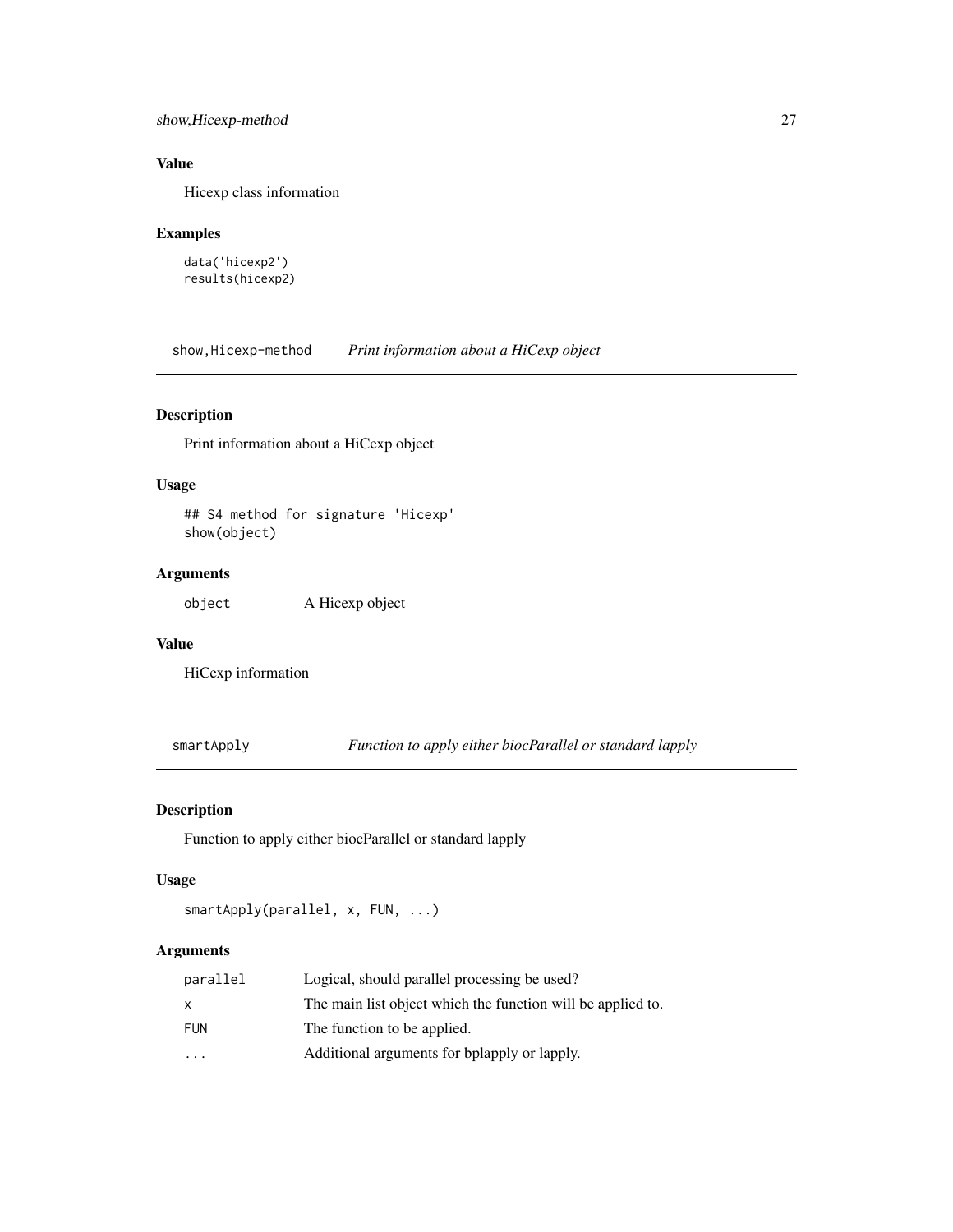28 topDirs and the contract of the contract of the contract of the contract of the contract of the contract of the contract of the contract of the contract of the contract of the contract of the contract of the contract of

## Value

results of lapply or bplapply

#### topDirs *Filter results of multiHiCcompare*

## Description

Filter results of multiHiCcompare

#### Usage

```
topDirs(
  hicexp,
  logfc_cutoff = 1,
  logcpm_cutoff = 1,
  p.add_cutoff = 0.01,
  D_{\text{cutoff}} = 1,
  return_df = "pairedbed",
  pval_aggregate = "max"
\mathcal{E}
```
## Arguments

| hicexp        | A hicexp object which has been compared.                                                                                                                                                                                                                                                                                                                                                                                   |
|---------------|----------------------------------------------------------------------------------------------------------------------------------------------------------------------------------------------------------------------------------------------------------------------------------------------------------------------------------------------------------------------------------------------------------------------------|
| logfc_cutoff  | The logFC value you wish to filter by. Defaults to 1.                                                                                                                                                                                                                                                                                                                                                                      |
| logcpm_cutoff | The logCPM cutoff you wish to filter by. Defaults to 1.                                                                                                                                                                                                                                                                                                                                                                    |
| p.adj_cutoff  | The adjusted p-value cutoff you wish to filter by. Defaults to 0.01.                                                                                                                                                                                                                                                                                                                                                       |
| D_cutoff      | The distance cutoff you wish to filter by. Interactions with a $D < D$ cutoff will<br>be filtered. Defaults to 1.                                                                                                                                                                                                                                                                                                          |
| return_df     | The format for the data.frame returned by the function. Options are "bed" and<br>"pairedbed" (Default).                                                                                                                                                                                                                                                                                                                    |
|               | pval_aggregate Method to aggregate region-specific p-values. If a region differentially interacts<br>with several other regions, the p-values are aggregated using a 'max' method<br>(Default, select maximum p-value, most conservative), or the Fisher ('fisher'),<br>Lancaster ('lancaster'), or Sidak ('sidak') methods (see 'aggregate' package).<br>regions, it is assigned a single p-value aggregated from several |

## Details

This function is meant to filter the results of multiHiCcompare. The top differentially interacting regions (DIRs) can be returned by using this function. When the return\_df = "bed" option is set the resulting data.frame can be input into the plot\_pvals or plot\_counts functions to visualize the top DIRs.

<span id="page-27-0"></span>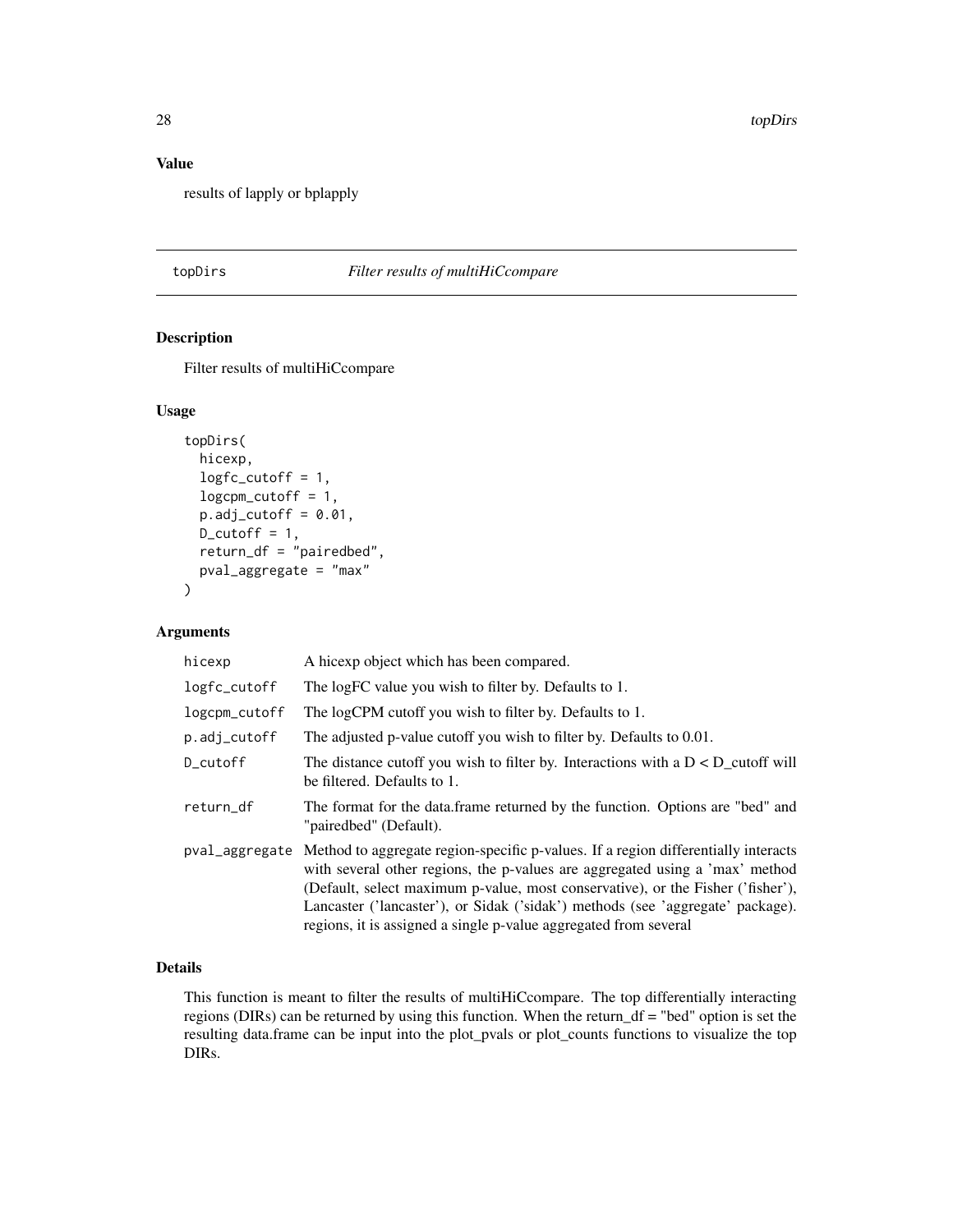#### topDirs 29

## Value

A data.table containing the filtered results.

## Examples

data('hicexp\_diff') topDirs(hicexp\_diff)